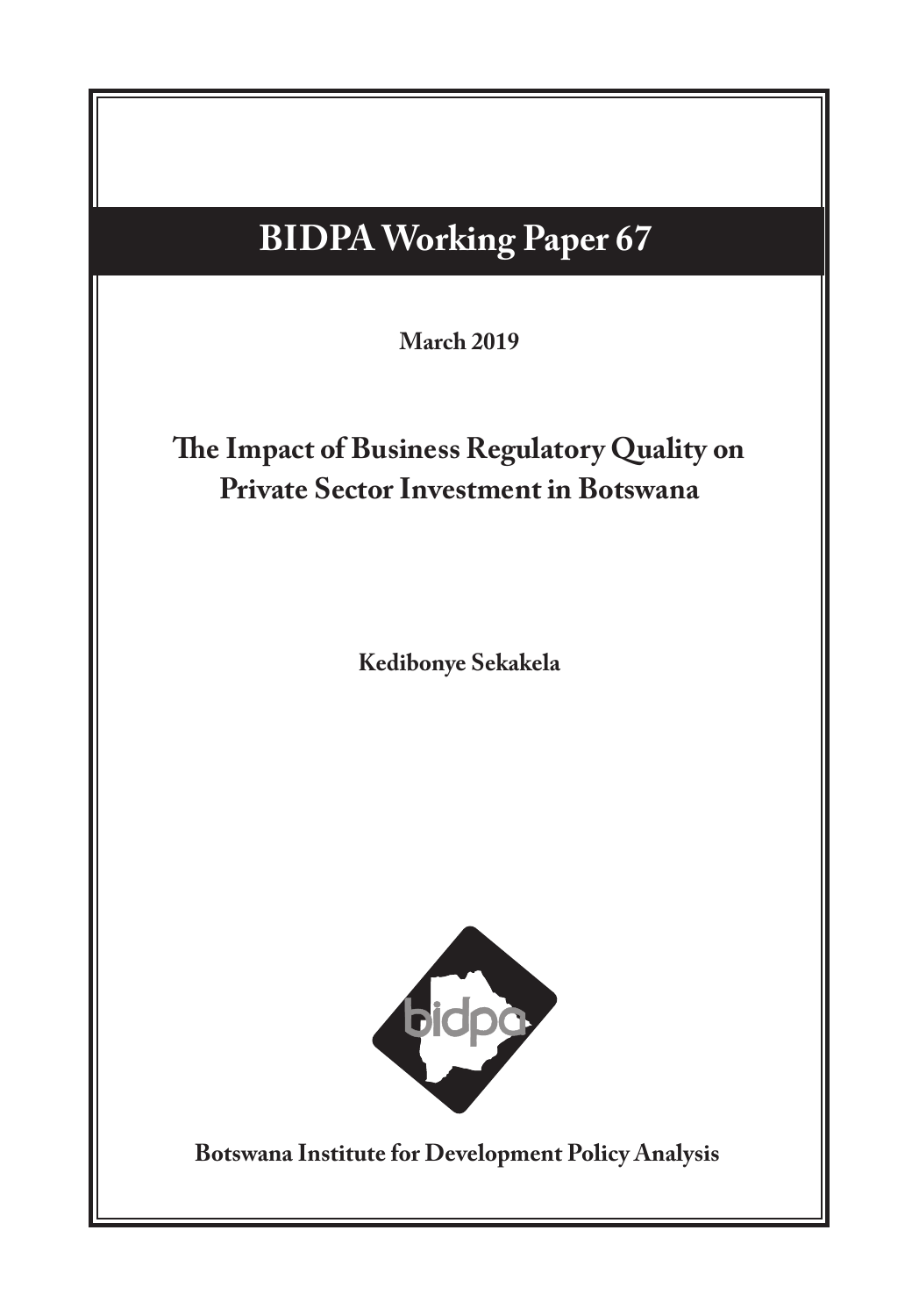### **BIDPA**

The Botswana Institute for Development Policy Analysis (BIDPA) is an independent trust, which started operations in 1995 as a non-governmental policy research institution. BIDPA's mission is to inform policy and build capacity through research and consultancy services.

BIDPA is part-funded by the Government of Botswana.

### **BIDPA WORKING PAPER SERIES**

The series comprises of papers which reflect work in progress or limited research efforts, which may be of interest to researchers and policy makers, or of a public education character. Working papers may already have been published elsewhere or may appear in other publications.

**Kedibonye Sekakela** is Research Fellow at the Botswana Institute for Development Policy Analysis

#### **ISBN: 99912-65-74-0**

© Botswana Institute for Development Policy Analysis, 2019

#### **DISCLAIMER**

The views expressed in this document are entirely those of the author and do not necessarily reflect the official position of BIDPA.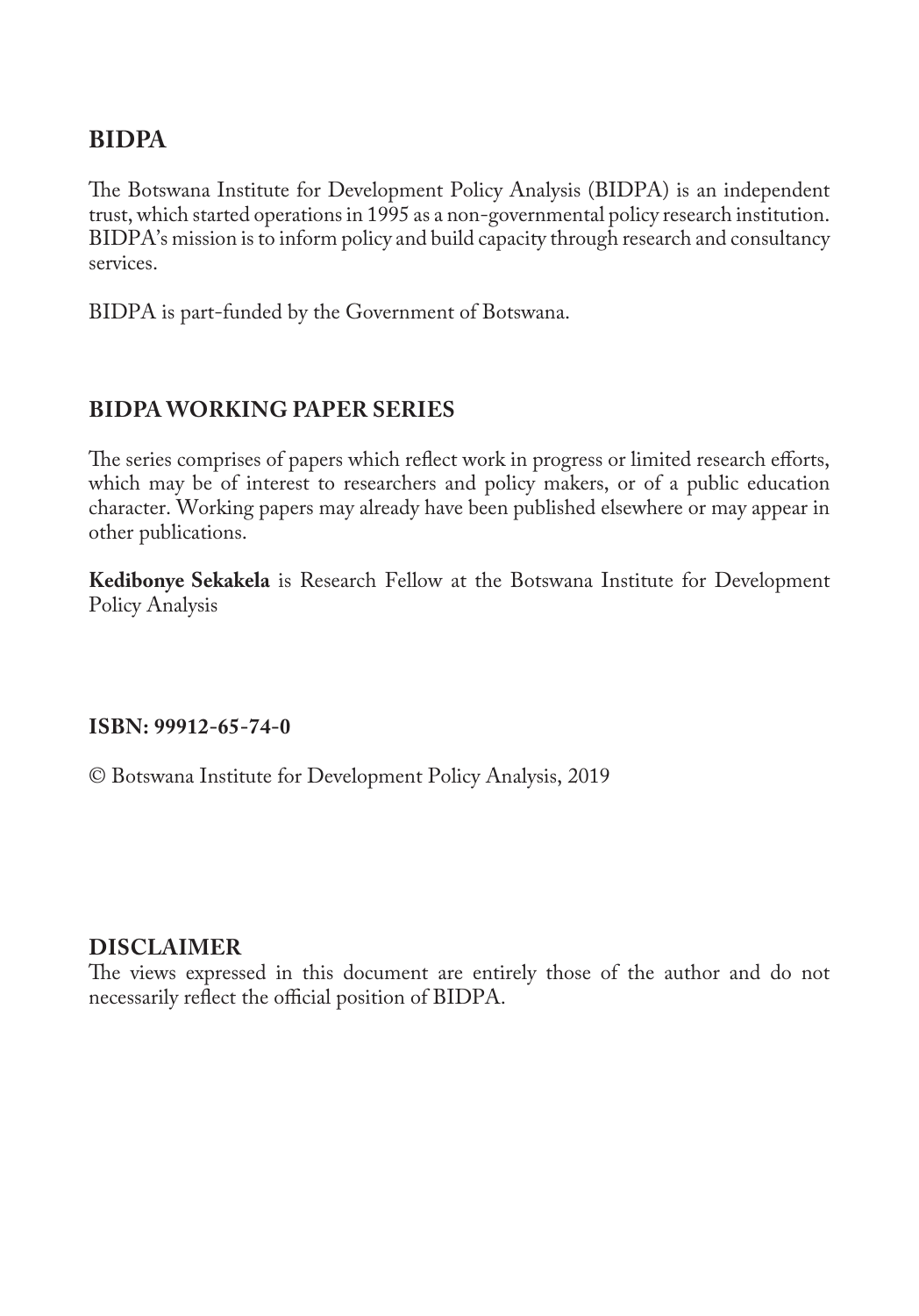# **TABLE OF CONTENTS**

| 2. |  |
|----|--|
| 3. |  |
| 4. |  |
| 5. |  |
|    |  |
| 6. |  |
| 7. |  |
|    |  |

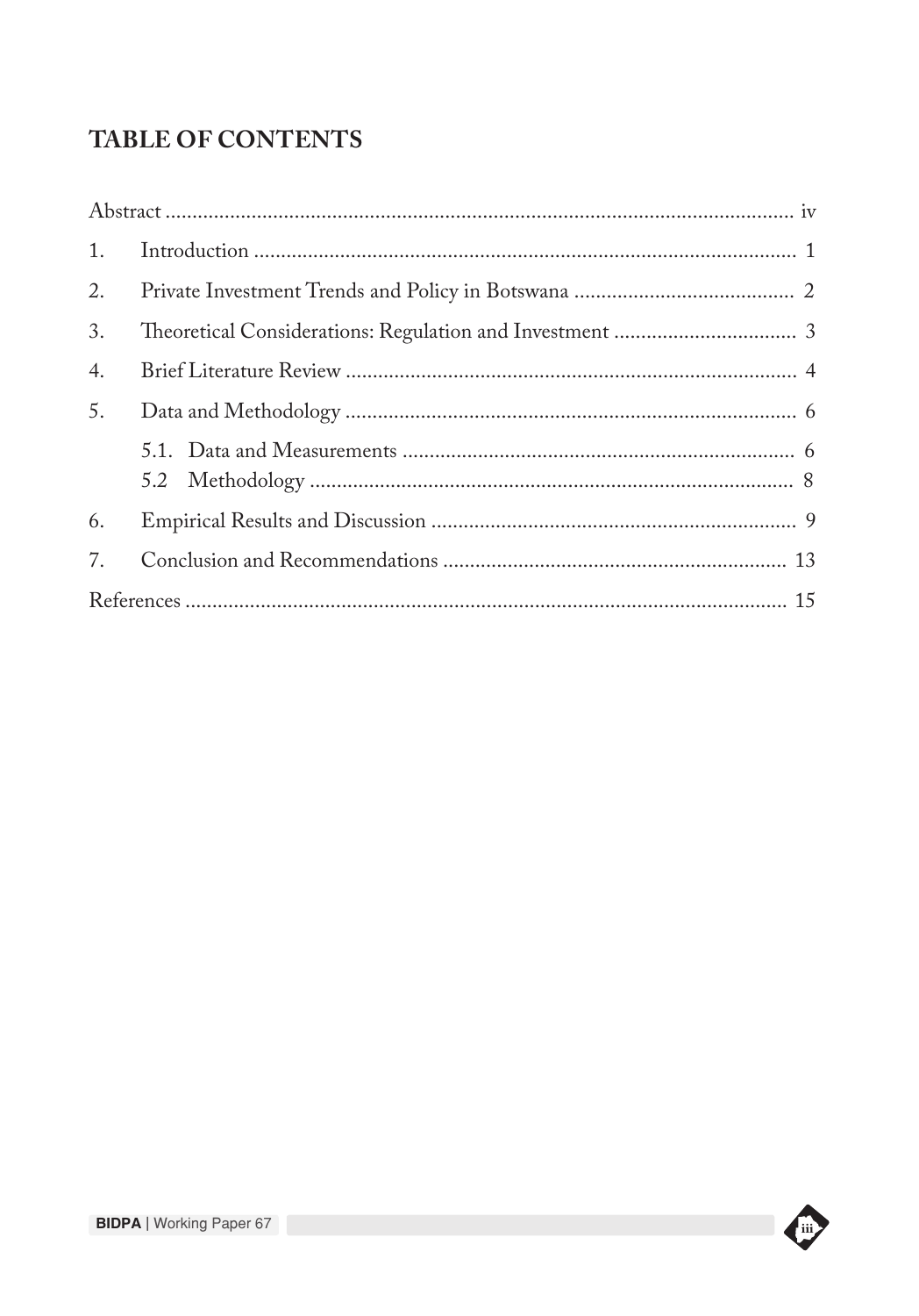# **ABSTRACT**

A market-friendly regulatory environment is key for private sector investment. In this paper, we examine the impact of business regulatory quality on private sector investment in Botswana. The paper finds that the business regulatory environment stimulates private sector investment in the long term and this phenomenon occurs when the quality of bureaucracy improves, among other factors. Other critical factors affecting private sector investment examined in this paper include; corporate credit, output and public infrastructure investment. Private sector investment responds positively to increases in corporate credit in the short term but not responsive in the long term. Economic activities support private sector investment positively but weak. On the other hand, public infrastructure investment crowds in(out) investment in the short and long term respectively. Policy wise, Botswana should further deepen its efforts towards creating a market-friendly regulatory environment and also consider how business regulatory quality interact with other policy variables for better investment and growth outcomes.

**Keywords:** Botswana, Private sector, Investment, Regulation, structural factors, Vector Autoregressive Model(VECM)

**JEL Classification Codes : E22, O16, O43** 

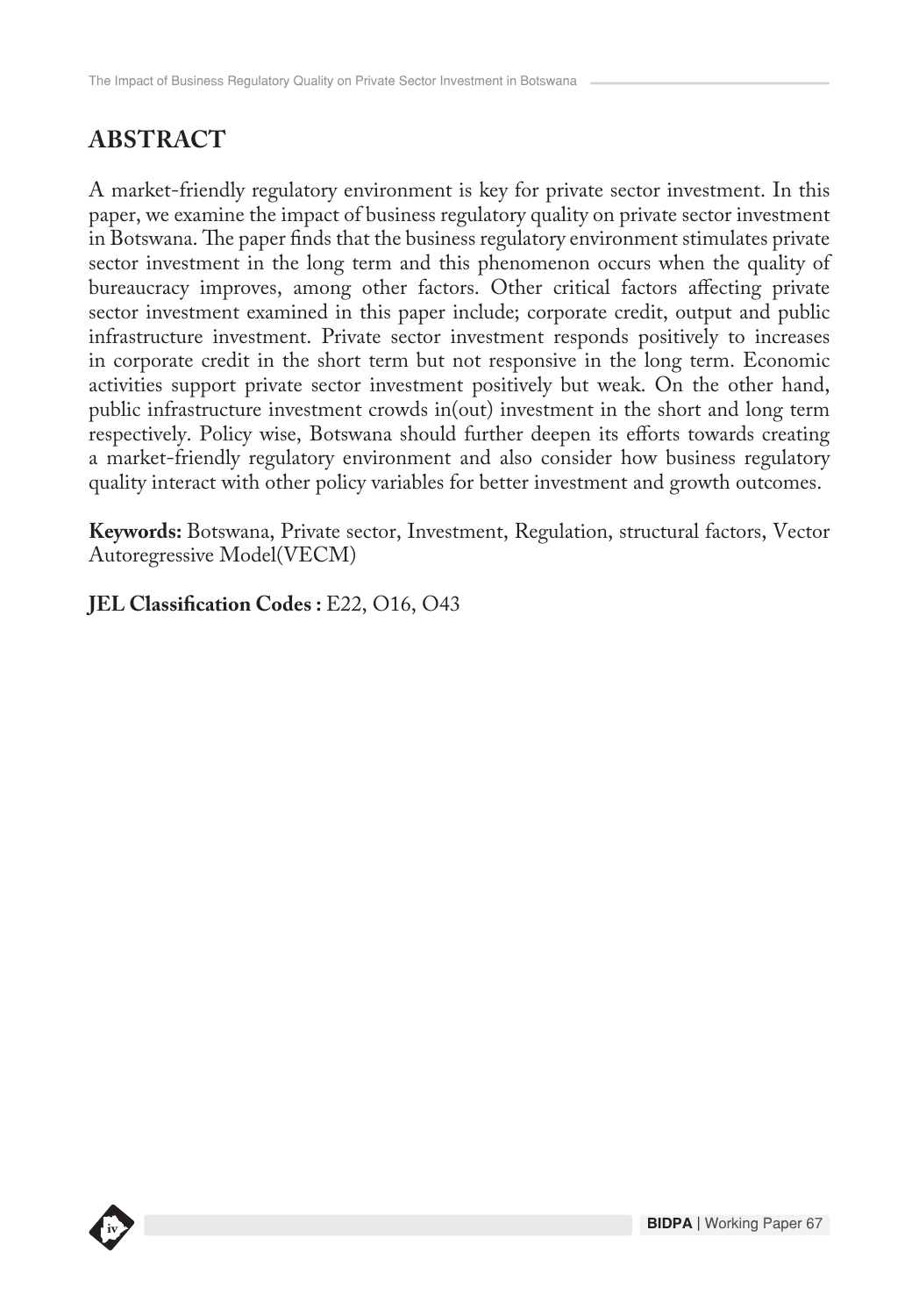## **1. INTRODUCTION**

Private sector investments<sup>1</sup> play an important role in the economic development process of any country as it provides a source of output, income and employment (Khan and Reinhart,1990; World Bank, 2005; and Jongwanich and Kohpaiboon, 2008). According to Richardson and Amhed (1987), countries that have shown the most impressive and sustained higher rate of economic performance are those in which the private sector predominates. This is so because private entities tend to produce goods and services efficiently. Faced with the new realism that the private sector investment could play a significant role in economic development, resource-driven and public-led economies in Sub-Saharan Africa (SSA) are increasingly adopting longer term of structural adjustment programs and sectoral reforms to create more appropriate incentives and a framework for private-sector development as the basis for achieving sustainable economic growth (Richardson and Amhed,1987; Oshikoya, 1994; and Altenburg and Drachenfels, 2008). To date, to many SSA countries, increasing private sector investments remain a policy objective.

Thus far, private sector investment rates in SSA are still low when compared with other countries of a similar level of economic development. According to IMF (2018), it averaged 15% of GDP between 2010 and 2016, compared to 22% for developing economies in Asia,18 % in Europe and 17% in Latin America. Oshikoya (1994) and Ndikumana (2002), among others, have thus, conducted empirical studies to inform policy on what explains the level of private investment in Sub-Saharan countries. Yet, there is little empirical research on country- specific case studies, of which policy makers can make most of, to address specific economic circumstances in their countries.

This paper, therefore, consider the case of the Botswana economy. Like many other developing countries, Botswana underscores the importance of private sector investment in its economic diversification process, economic growth and in creating employment (BOCCIM et al., 2008; Republic of Botswana, 2016b, 2018, 2019). The private sector investment and development is recognised as the main vehicle of inclusive growth. From its early stages of development, the country implemented various policy instruments to stimulate private sector investment and one remarkable achievement so far, has been its prudent macroeconomic management. Although macro policies are unquestionably important, there is a growing consensus that the regulatory environment also play a major determinant of private sector investment and economic growth in Botswana (Republic of Botswana, 2009a,2009b,2016,2019). However, little or no empirical research has analysed their impact on economic outcomes such as growth, productivity and investment. It is therefore, worthwhile to find out the extent at which the business regulatory quality can drive private sector investment in Botswana.

**BIDPA Publications Series** willingness to expand production capacity (Kopp (2018)). Throughout this paper, 'private sector investment' refers 1 'Private investment' measures investment in physical assets, for example, equipment and structures, as well as intellectual property products, by the private sector in the economy. It is an indicator of the private sector's to fixed investment by private investment.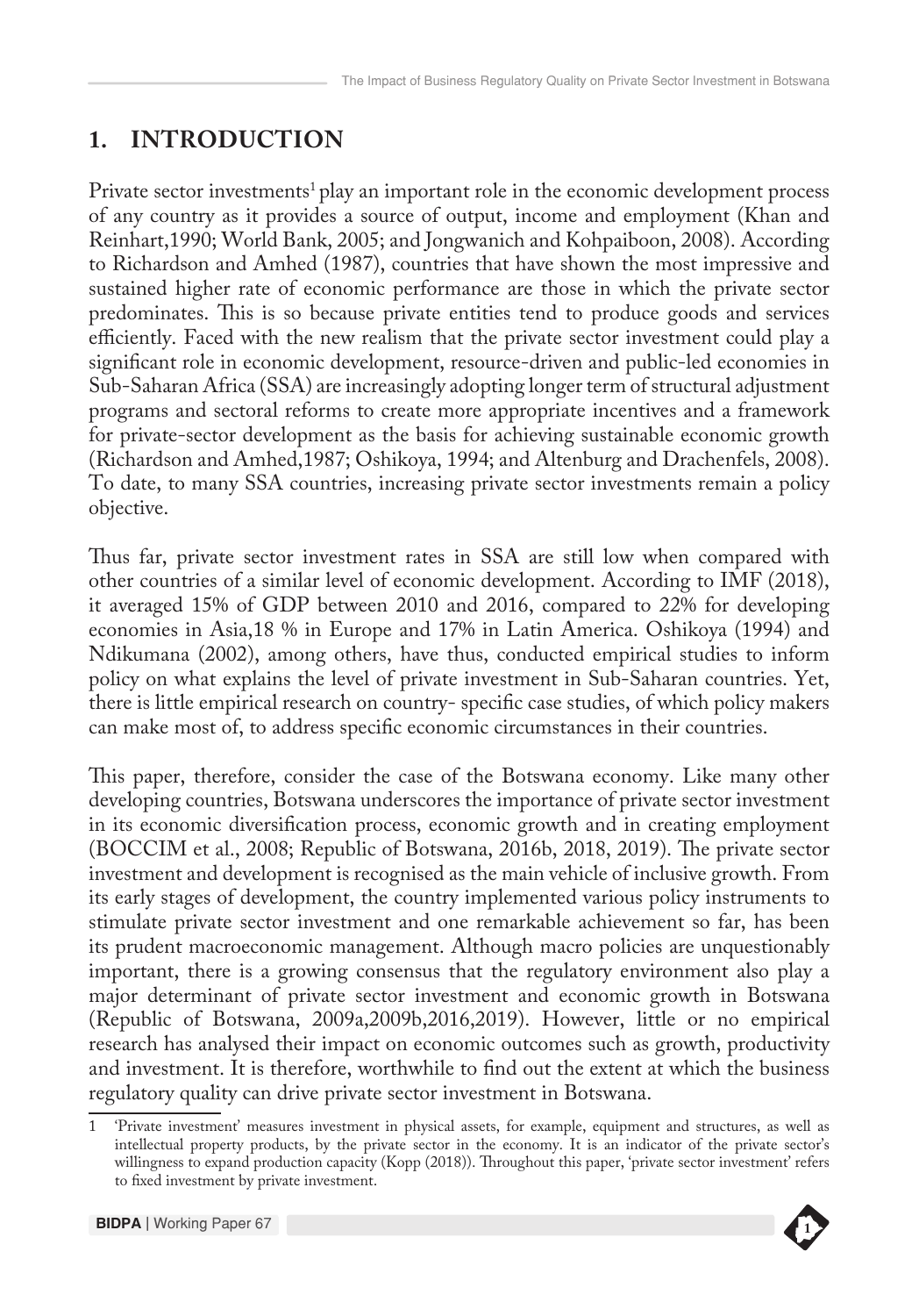In this paper, we thus examine this link, using data from 1984 to 2016. We further investigate whether the regulation-investment link in Botswana varies with the quality bureaucracy, given that the quality of regulation is profoundly affected by the institutional context in which it is imposed. We control for the macroeconomic and other structural factors. Ideally, the paper would like to separate business regulatory reforms into specificregulatory reforms, but data limitations do not allow us to do so. The findings of the paper provide policy options for Botswana and other developing countries. It also adds to the existing literature on the determinants of private sector investment behaviour.

The rest of the paper is organised as follows. Section 2 discusses the evolution of Botswana's private sector investment as well as government policies and strategies towards growing private sector investment. Section 3 lay out a basic theoretical framework for understanding how regulations affect investment while section 4 briefly discusses existing empirical literature on factors affecting private investment decisions in developing countries, with a special focus on the role of business regulatory reforms. Section 5 is the methodology and Section 6 presents the empirical regression results. Concluding remarks are in section 7.

### **2. PRIVATE INVESTMENT TRENDS AND POLICY IN BOTSWANA**

Botswana at independence in the mid-1960s, followed a pragmatic approach to development, with a mixture of state intervention and openness to market forces (Raphael et al,1984; Mmusi,1998; Conteh, 2008). This approach led to high economic growth rates, particularly in the 1980s, due to increased mining activities in the country (Kgage,2002). Thus, from its early stages of development, Botswana has always encouraged private sector participation in the country's capital accumulation process. Botswana also persistently engaged in active development of the private sector and in implementing pro-private sector policies to create a conducive investment environment. It maintained a remarkable record in its practice of prudent economic management, particularly its macroeconomic indices (conteh,2008), of which Kgakge (2002), Devarajan et al., (2003) and Lesotlho (2006) posit it stimulates private sector investment growth in Botswana.

**BIDPA Publications Series** liberalisation of the financial sector to mainly attract foreign direct investment.Policy reforms and initiatives beyond macroeconomic policies towards stimulating private investment in Botswana include; (i) the industrial and trade policies and strategies; (ii) a significant allocation of the development budget towards economic infrastructure development to reduce private sector's production costs; (iii) the establishment of various development finance institutions in the late 1970s and early 1980s such as the Botswana Development Corporation (BDC) and the Financial Assistance Policy(FAP) to address market failures in the financial system; (iv) deregulation of the economy to create a space for the private sector to play its role of being the engine of growth; and the (v)

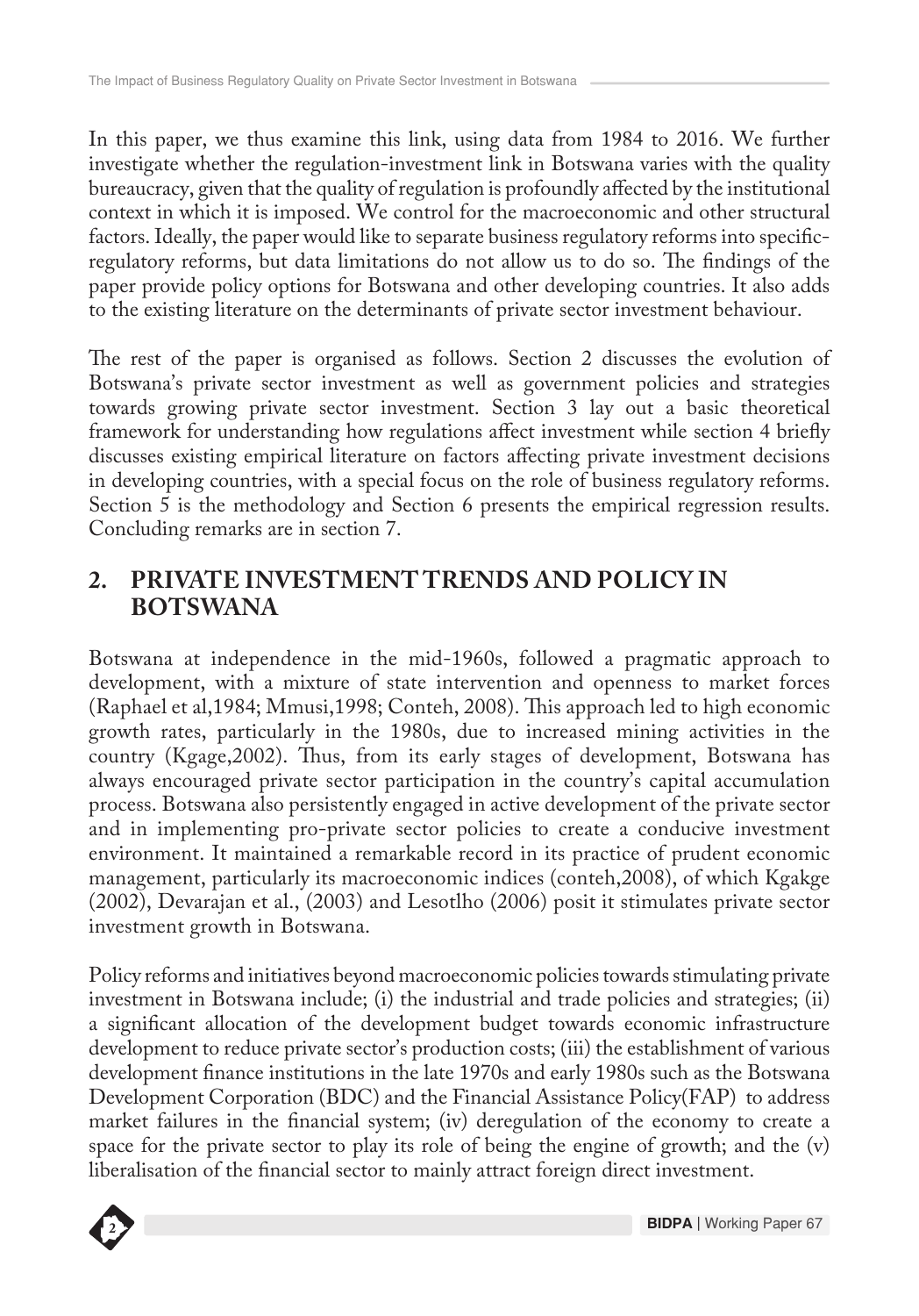Through its National Development Plans (NDPs) (9, 10 and 11), which outline the country's development priorities and implementation strategies, the government emphasised, among other structural reforms, the need to create a regulatory framework that promotes ease of doing business. So far, a number of business regulatory reforms have been implemented, particularly in the past 5 years. The 2009 Doing Business Reforms Roadmap and Action plan, among other strategies has and continues to provide guidance in the implementation of regulatory reforms while the National Doing Business Committee provides the oversight. To ensure that regulation is impactful, Botswana, in recent times, has also adopted the Regulatory Impact Assessment Strategy (RIA) which is a tool used to prepare, consult and assess impacts of proposed regulation. Besides the government, the private sector has been also influential in creating a conducive investment environment through policy advocacy and its participation in the national policy formulation process.

On the evolution of investment in Botswana, as depicted in Appendix 1(a), it is evident that the aggregate investment remained well below the envisaged target of 40% (Republic of Botswana, 2009). The private sector investment fluctuated; as its ratio moved from the highest point of 32% to the lowest point of 10% in 1985 and to an average of 23% in recent years (2005-2016). With the exception of 1971,1979,1985 and 2012, investment growth rates realised were generally low (Appendix 1(b)). The high investment growth rates realised during 1979, 1989 and 2012 occurred concurrently with the acquisition of assets during prospecting of mineral resources, expansion of mining production and the relocation of the Diamond Trading Company to Botswana respectively, suggesting the private sector investment remain linked to the mining activities as trends mirrors the sector's growth.

In summary, Botswana has had unsustainable investment growth rates, characterised by expansions followed by contractions. This is so in spite of the government's active role in the development of the private sector and in implementing pro-private sector policies. Nonetheless, given that government increased its efforts towards revamping the regulatory framework, without negating macroeconomic and other structural factors, may lead to better outcomes in the subsequent years.

# **3. THEORETICAL FRAMEWORK**

Coase (1937), Peltzman (1989) and Stigler (1971), among others, define regulation as instruments for setting rules and norms for areas that affect the economic and social life. OECD (1997) defines it as the diverse set of instruments that governments use to impose requirements on enterprises. These regulations include laws, formal and informal orders and subordinate rules issued by all levels of government, and rules issued by nongovernmental or self-regulatory bodies to which government have delegated regulatory power.

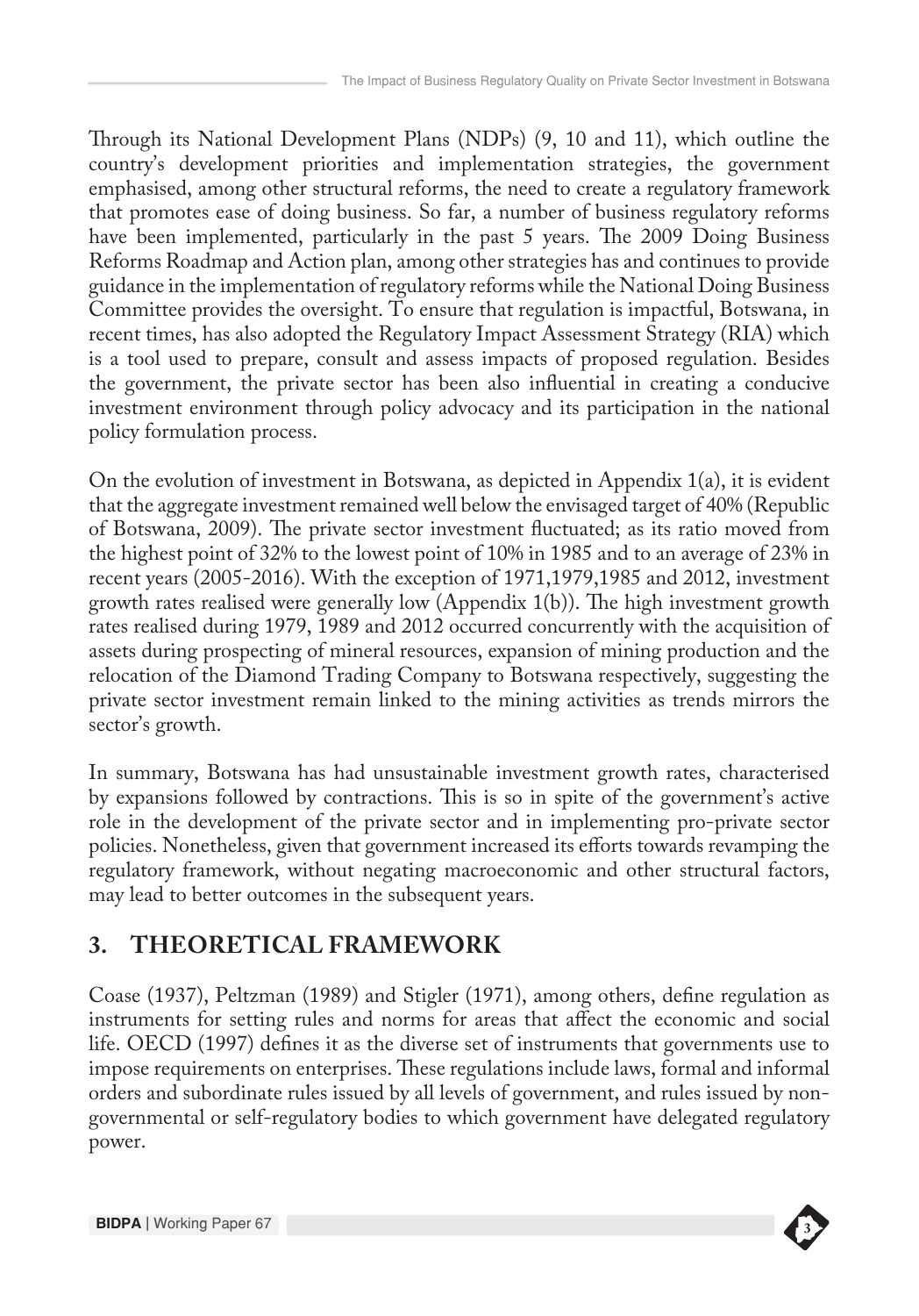Following the success of market liberalisation programmes in some developed countries, and the evidence of the failure of state-led economic planning in developing ones (World Bank, 1995), the role of government regulation has since been redefined and narrowed to that of ensuring an undistorted policy environment in which efficient markets could operate. Deregulation is widely adopted, often as part of structural adjustment programmes, with the aim of reducing the "regulatory burden" on the market economy. Nonetheless, the objectives of regulation in the context of developing countries are likely to be not simply concerned with the pursuit of economic efficiency but with wider goals to promote sustainable development and poverty reduction (Kirkpatrick, 2014).

Regulation is not without transaction costs (Coase, 1937). These costs can be classified into two: (i) the costs of directly administering the regulatory system, which are internalised within government and reflected in the budget appropriations of the regulatory bodies; and the compliance costs of regulation, which are external to the regulatory agency and fall on consumers and producers in terms of the economic costs of conforming with the regulations and of avoiding and evading them (Guasch and Hahn, 1999). Regulations, if applied effectively, reduces transactions cost and uncertainty by establishing a stable (but not necessarily efficient) environment, thereby promoting production efficiency. This in turn, facilitates investment in human and physical capital, technological innovations and advancement, private sector development, all of which contributes to economic growth. In other words, effective regulatory framework is associated with increasing levels of real income per capita since they shape overall condition for investment and growth. Executed poorly, regulation can stifle creativity and learning and limit opportunities for all citizens (Broughel,2017). Countries with good regulatory reforms enables markets to function effectively by providing a stable environment for investment and thereby sustaining the process of a market-led economic development (Kirkpatrick, 2014).

The effects of the regulatory environment on growth outcomes is profoundly affected by the institutional context in which it is imposed. Thus, the ultimate impact that regulation may have on growth outcomes is likely to be affected by the country's level of institutional development (Loayza and Serven, 2009). According to Sun (2002), these institutions include a free political environment, a competitive market mechanism, a functioning financial system, adequate transport and communication channels and efficient public services, among others.

# **4. BRIEF LITERATURE REVIEW**

In this section we consider the empirics on the effects regulation as well as macroeconomic and structural factors that may explain variation in Botswana's private sector investment. Macroeconomic factors are based on the conventional neoclassical investment theory (Output growth and user cost of capital) and other structural factors include public infrastructure investment, financial development and trade openness.

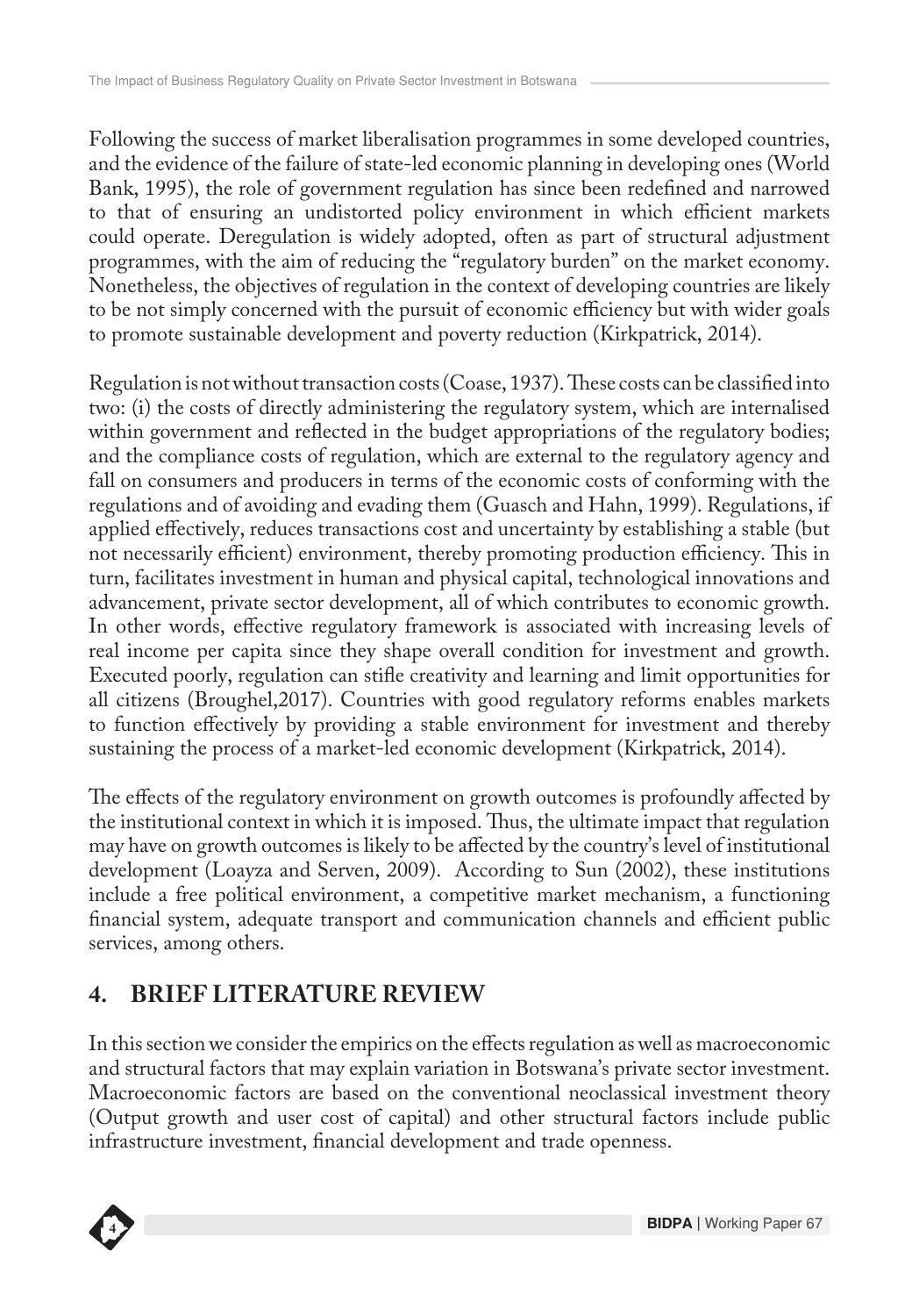Literature has not fully produced a full-ledged investment model applicable to the context of the developing countries. The conventional investment theories (the simple accelerator model, the liquidity theory, the expected profits theory, the Tobin's Q Theory, and the neoclassical flexible accelerator theory) proved to be successful in explaining the aggregate investment in the industrialised economies (Ndikumana, 2000). The underlying assumptions for these models (the exclusion of the role of public investment, existence of perfect capital markets and absentia of a liquidity constraints) and lack of data made it difficult to apply these models in the context of developing countries. However, in the past three decades, following Oshikoya (1982) 's work, among others, which modified the flexible accelerator model to incorporate structural factors in the conventional investment models, a number of study has been done to explain investment behaviour in the context of developing countries.

In recent times, empirical studies using the modified accelerator model have further incorporated regulation as an explanatory variable to private sector investment. However, the literature is still thin but growing. It confirms the positive link between an effective regulatory framework and economic growth (including investment, productivity, innovation and employment) (Djankov et al., 2006; Haidar,2012; and Eifert,2009). Thus, effective and sound regulatory is a necessity for supporting the business investment.

On the role of macroeconomic environment on investment, the neoclassical theory posits that the level of economic activities captures the aggregate demand conditions in the economy. Rising demand or an economic prosperity would imply that businesses in general see rising profits, increased sales and cash flow, and greater use of existing capacity. This may lead to further growth of the economy through the stimulation of consumer incomes and purchases The accelerator effect also goes the other way: falling GDP and/ or recession hurts business profits, sales, cash flow, use of capacity and expectations. This in turn discourages fixed investment, worsening a recession by the multiplier effect. Empirical studies on the accelerator effect, shows that output growth is associated with high investment rates (Greene and Villanueva.,1991; Wai and Hong.,1982). The theory also suggest that the interest rate raises the cost of capital, which then reduces investment. In contrast to theory, the empirical tests in the context of developing countries have been less successful in establishing the negative relationship between real interest rate and private sector investment (see for instance, Kothari et al., 2014; Matsheka,1998). Several reasons on the insensitivity of real interest on investment are outlined in the work of Matsheka (1998), Ndikumana (2000), Lugo (2008), and Sharpe and Suarez (2015).

**BIDPA Publications Series** substitute to private sector investment. For instance, public spending on infrastructure Other structural factors playing a key role in explaining investment behaviour, particularly in developing countries, include the public investment and financial development. According to Oshikoya (1994), public investment could, be either complementary or a

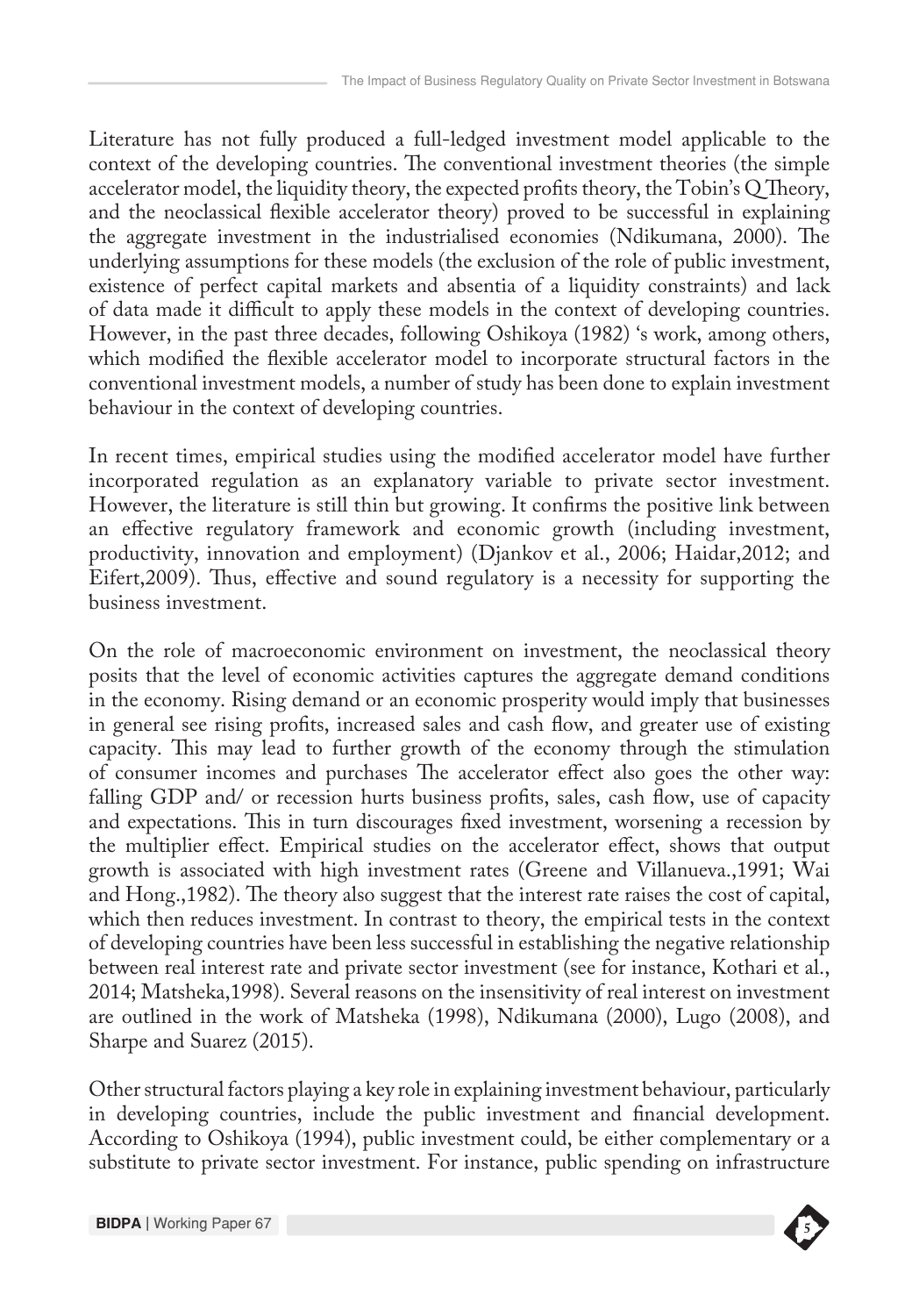or goods that raises productivity of private investment could be complementary<sup>2</sup>. On the other hand, stronger public investment while possibly beneficial to some ancillary sectors; is on balance more likely to crowd out private sector investment. The crowding out may occur when the public investment is competing for scarce physical and financial resources and for the provision of goods and services. It may also occur when the private sector finance public investment through the accumulation of debt that is not sustainable (IMF,2018). Empirical results On the role of public investment are mixed. Some studies report that public investment crowds out private sector investment (Cavallo and Daunde, 2011; and IMF, 2018) while others report that it crowds in private sector investment (Xu and Yan, 2014). Several explanations on the crowding in (out) effect of the public investment on private sector investment can be found in Narayan (2004), Xu and Yan (2014), among others.

Past work has also analysed the relation between investment and the availability of the bank credit towards the private sector. This strand tends to find that more developed capital markets and easier access to bank credit, usually captured by the private-sector credit –to-GDP ratio, tend to go hand in hand with higher level of investment (Bassanini and Tecroni., 2001; and Pelgri et al., 2002). Some studies report mixed results (Salotti et al., 2012) and that the impacts may be country-specific (Ghura and Goodwin, 2010). Another key determinant of private sector investment is trade openness. Trade openness is also crucial enabler of investment and economic growth as it provides new market opportunities for domestic firms, stronger productivity, and innovation through competition. According to Jackson (2015), there is no country, especially smaller countries, that has developed successfully in modern times without harnessing economic openness particularly to international trade and investment. Empirics shows that trade openness stimulate private sector investment.

### **5. DATA AND METHODOLOGY**

The study uses yearly time series data from the 1984 to 2016. Data on a number of variables was sourced from the World Development Indicators, World Bank database (World Bank, 2018), Statistics Botswana (Statistics Botswana, 2018) and Bank of Botswana (BOB, 2017). All variables for the regression analysis are in logarithms expect for variables with negative figures. The definitions of the variables and the data sources are summarised in Appendix 2.

### **5.1. DATA AND MEASUREMENTS**

Based on standard investment theories and empirical literature on the determinants of private investment in the context of developing countries as well as prevailing economic conditions in the Botswana economy. We measure the dependent

thereby increasing the productivity of private capital. 2 Paving roads and accessibility electricity on private investment reduces the cost of production and distribution,

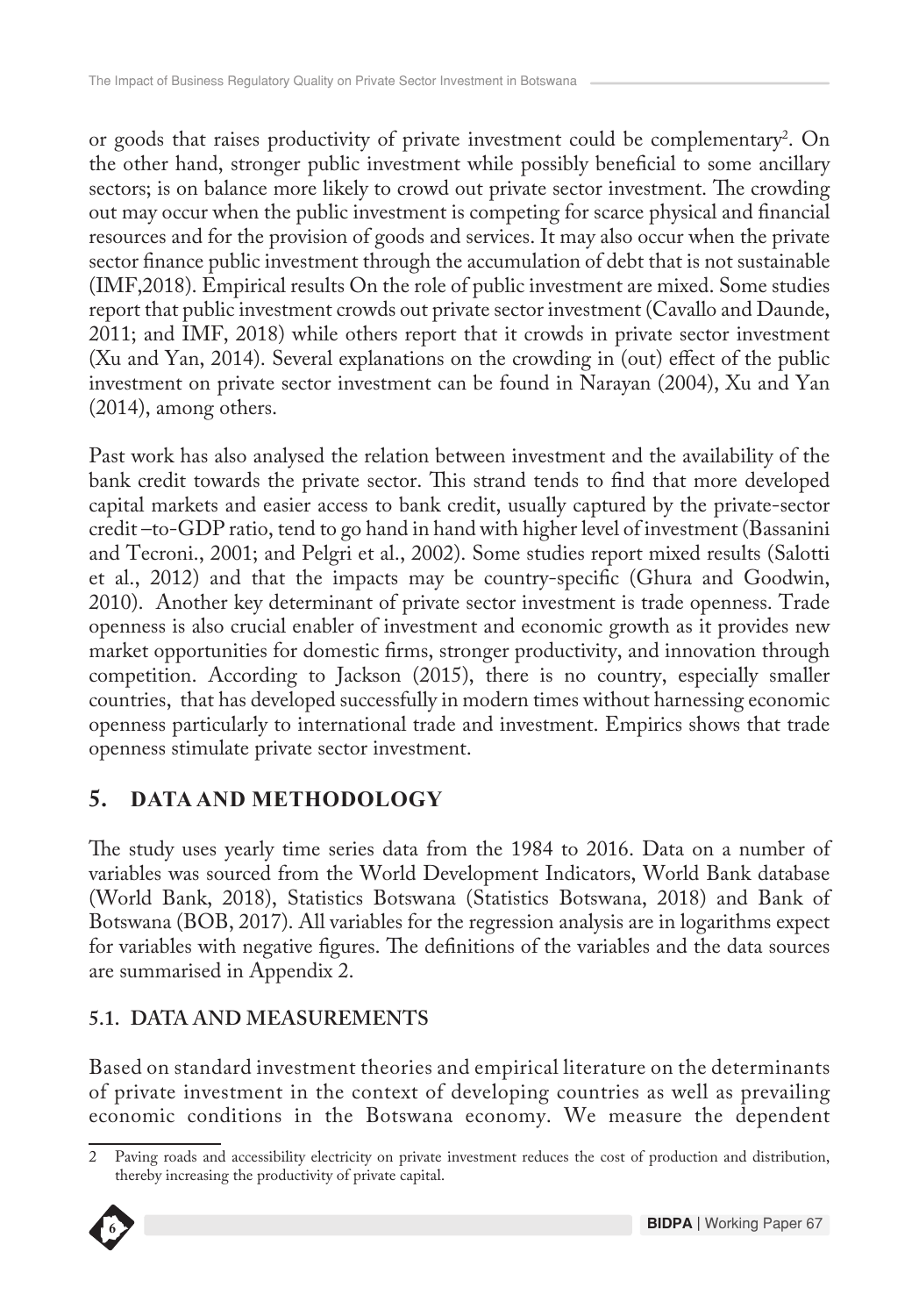variable, private investment (PI) by the share of gross fixed capital formation to GDP.

Our main independent variable is business regulatory reforms. Ideally, we would like to separate business regulatory reforms into specific-regulation, but data limitations do not allow us to do so. Without operationalising the broader concept of governance, we follow Jalilian et al. (2007)'s approach by using a variable that come closest to capturing the quality of regulation. The investment profile index from the International Country Risk Group(ICRG) data set is used as the proxy. The investment profile index is concerned with the existence of market-friendly business regulations and thus, it can be taken as a proxy for the quality of the outcomes of applying regulatory instruments. To capture the notion that effects of regulation on growth outcomes depends on the institutional context in which regulation they are enacted, we have a second variable for regulation, which is an interaction term. We interact the investment profile index with the bureaucracy index. The bureaucracy index measures the quality of public provision, competence of civil servants, and the credibility of government decisions, and therefore act as a proxy for the process dimensions of regulatory governance. Indexes from ICRG are widely accepted indicators in the institutional growth literature (Knack, et al., 1995; Olson et al., 2000; Seldadyo et al., 2007). They are constructed based on information gathered through wide-cross country surveys as well as expert's opinion. Unlike other datasets provided by other databases, the ICRG dataset is available for a considerable time span, allowing us to run a country-time series analysis.

Our control variables in this study include; corporate credit, Real GDP, public infrastructure investment and trade openness. Real Interest rate, though an important measure of user cost of capital, is excluded in this paper since private investment in Botswana are insensitive to the real interest rate (Matsheka,1998). Instead of adopting the commonly used measure of financial development- the aggregate credit measures which combines corporate and household credit – we follow Beck et al (2006) and disintegrate bank lending into corporate and households credit. In this study, we only assess the impact of corporate credit on investment since most theoretical models with endogenous financial intermediation focus on an enterprise in need of external finance for investment or production purposes (see Levine, 2005). Public infrastructure investment data was not readily available. To capture public infrastructure investment, we summed public investment towards the water, electricity and buildings. To capture the role of trade policy in promoting private investment, this paper uses the standard measure, being the trade openness indicator, of which is a summation of exports and imports as a share of GDP.

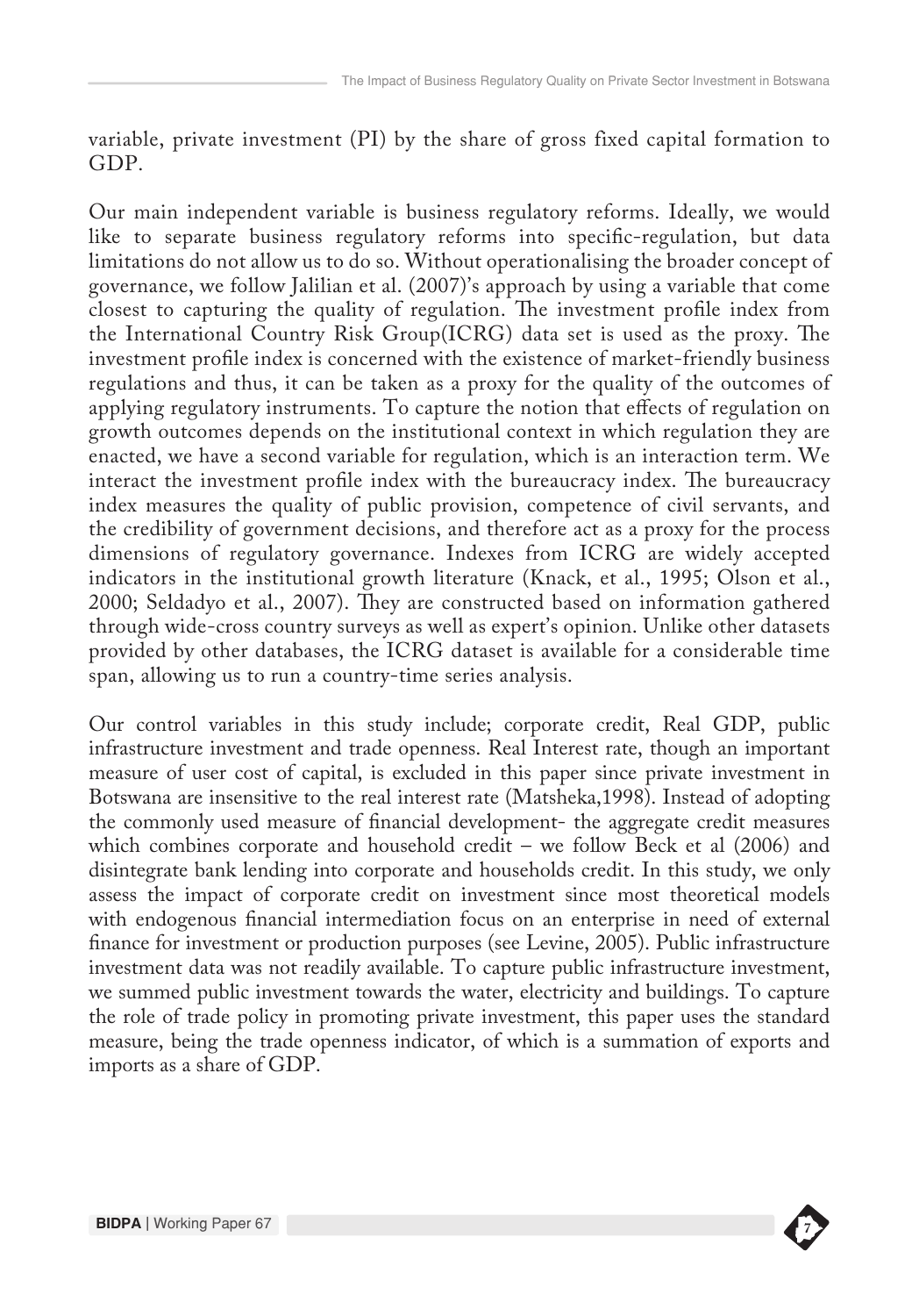### **5.2 METHODOLOGY**

Based on our discussion on the effects of regulatory reforms, macroeconomic and other structural factors on private sector investment behaviour, we specify our baseline regression equation in a log-log form as;

$$
InI_t = \beta_0 + \beta_1 In(Y)_t + \beta_2 In(Pui)_t + \beta_3 In(CRE)_t + \beta_4 In(To)_t + \beta_5 In(RQ)_t + \varepsilon_t
$$
\n[1]

in which *I* is a share of private investment to GDP, *Y* is the Real GDP, *Pui* is share of Public Infrastructure Investment to GDP, *CRE* is corporate credit, *To* is the share of trade to GDP, while  $RQ$  is business regulatory Quality index.  $\varepsilon$ , is the error term.

Based on the view that the effects of regulation on economic growth is likely to depend on the institutional context in which regulations are enacted, we thereafter follow Loayza and Serven (2009), and Egert (2014)'s approach and extend the baseline regression by adding an interaction term between business regulatory reforms with an index capturing the quality of institutions, namely the bureaucracy quality index. Basically, an interaction measures how the effect of the independent variable changes with the size of a moderator variable. To capture the interaction term in the model, Eq (1) is transformed to;

$$
In(I)_t = \beta_0 + \beta_1 Y_t + \beta_2 In(Pui)_t + \beta_3 In(Cre)_t + \beta_4 In(To)_t + \beta_5 In(RQ)_t + \beta_6 In(BQ)_t + \beta_7 ((RQ - \overline{RQ})^* (BQ - \overline{BQ}))_t + \varepsilon_t [2]
$$

where *BQ* is the quality of bureaucracy,  $\overline{RQ}$  and  $\overline{BQ}$ , are arithmetic mean value of the main terms<sup>3</sup> (*RQ*<sub>*i*</sub> and *BQ*<sub>*i*</sub>), and the  $(RQ - RQ) * (BQ - BQ)$ , is the demeaned interaction term.

To examine the relationship between business regulatory reforms and private sector investment we use the VAR framework (Sims 1980) for several reasons. In the first place, the VAR overcomes the problem of endogeneity. In the VAR system, all variables entering in the system are assumed to be endogenous. This means that all variables affect, and in turn are affected by, all variables (Xu and Yan, 2014). We start by specifying the Vector Autoregressive (VAR) model as;

$$
y_{i} = c + \phi_{1} y_{i-1} + \phi_{2} y_{i-2} + \dots + \phi_{k} y_{i-k} + v_{i}
$$
\n[3]

in which y, is a vector of all I(1) variables in the model, c is a  $k \times 1$  vector of constants, k is the lag length and  $\phi$  is the matrix of autoregressive coefficients while  $v_i$  is the error term of the vector.

effect may be significant due to left-out variable bias. 3 The main terms are always included in the model, unless excluded by economic theory. Otherwise, the interaction

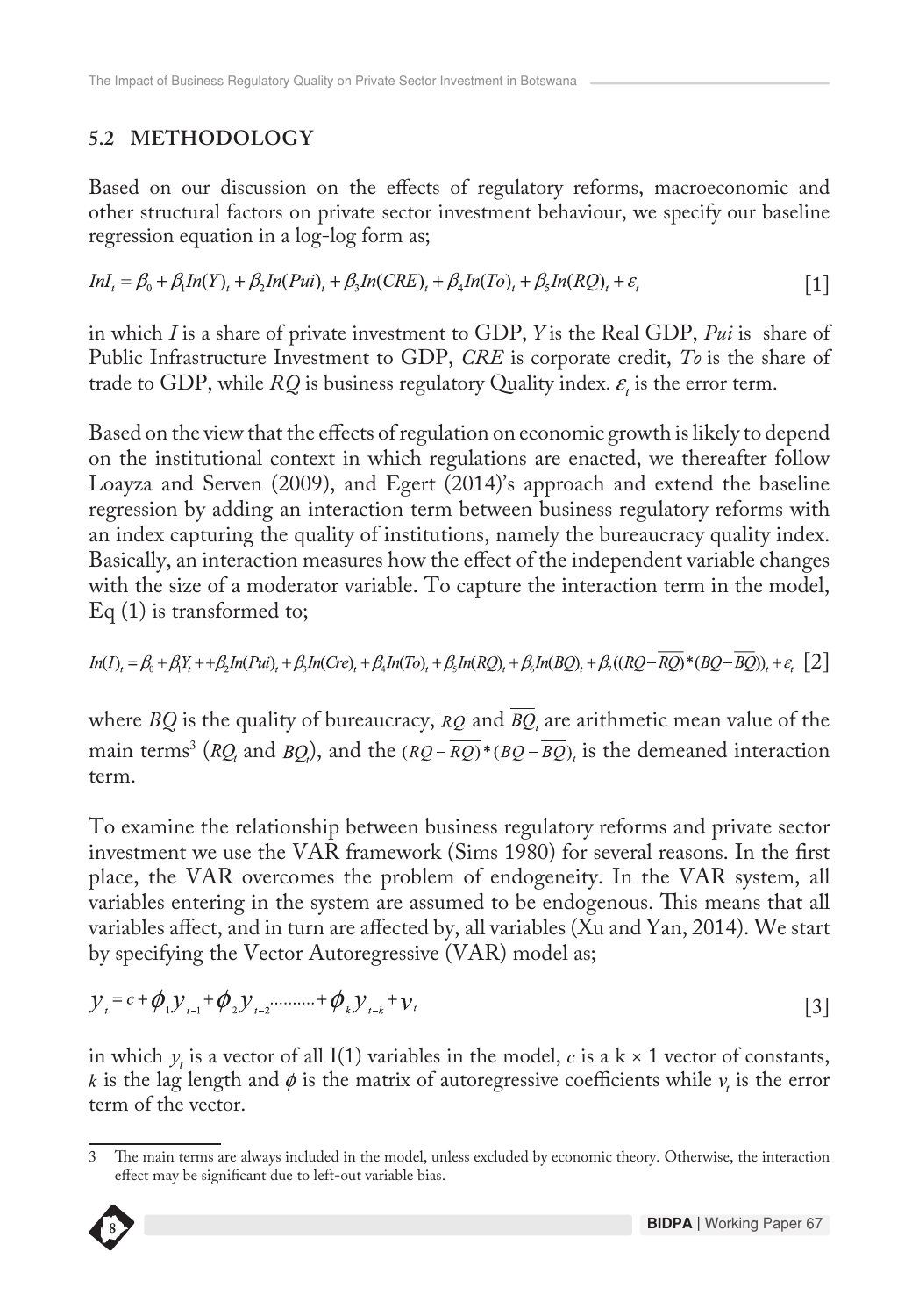Assuming that vector (nx1) of I (1) variables are cointegrated, EQ (1) can be re-written in the form of a Vector Error Correction Model (VECM) which tests both the shortrun and long run relationship simultaneously. The VECM is as follows:

$$
\Delta y_t = c + \sum_{i=1}^{k-1} \Gamma_i \Delta y + \Pi y_{t-k+1} + \varepsilon_t
$$
\n
$$
\tag{4}
$$

where the term  $\Delta$  denotes the first difference operator,  $\varepsilon$ , is the error term of the vector, It is a coefficients matrices representing the short-run dynamics,  $\Pi$  is the long run matrix derived from  $(n \times r)$  matrix and  $y_t$  include all variables of the model.

In order to test for robustness of the results, all models are subjected to various diagnostic tests to check whether there is serial correlation and multicollinearity among the variables. The paper also conducts the CUSUM test to check the stability of the long run coefficients together with the short run dynamics.

# **6. EMPIRICAL RESULTS AND DISCUSSION**

Before examining the link between business regulatory reforms and private investment, we explore the statistical properties of our economic time series data. We assess whether the variables have a unit root using the widely used test, the Augmented-Dick-Fuller (ADF). We find that all variables are stationary at first differences, that is, they are integrated of order one (Table 1).

|                 | Level (t-Statistics) |           |                 | 1st Difference <sup>*</sup> (t-statistics) |           |                |
|-----------------|----------------------|-----------|-----------------|--------------------------------------------|-----------|----------------|
| Variable        | None                 | Constant  | Constant +Trend | None                                       | Constant  | Constant Trend |
|                 | 0.501                | $-2.248$  | $-1.863$        | $-5.13*$                                   | $-4.13*$  | $-5.18*$       |
| Y               | 7.830                | 7.883     | 9.729           | $-2.020*$                                  | $-7.271*$ | $-3.488*$      |
| PUI             | $-1.660$             | $-3.088*$ | $-2.882*$       | $-5.014*$                                  | $-4.792*$ | $-4.969*$      |
| <b>CRE</b>      | $-0.487$             | $-3.300$  | $-1.685$        | $-4.284*$                                  | $-5.549*$ | $-4.224*$      |
| TO <sub>1</sub> | $-0.761$             | $-2.059$  | $-2.203$        | $-5.219*$                                  | $-5.143*$ | $-5.170*$      |
| RQ              | 0.489                | $-2.316$  | $-1.773$        | $-3.975*$                                  | $-3.870*$ | $-3.937*$      |

#### **Table 1: Unit Root Test**

Note: Schwarz Information criterion is used for the choice of the lag. \* denotes significance level of 5% level.

Having established that all variables are of order one, we then conducted the Johansen cointegration test to determine the number of cointegration relationships in EQ (1). The results for both the maximum Eigen Value and Trace statistics tests are reported in Table 2. The results suggest that there is at least one cointegrating vector.

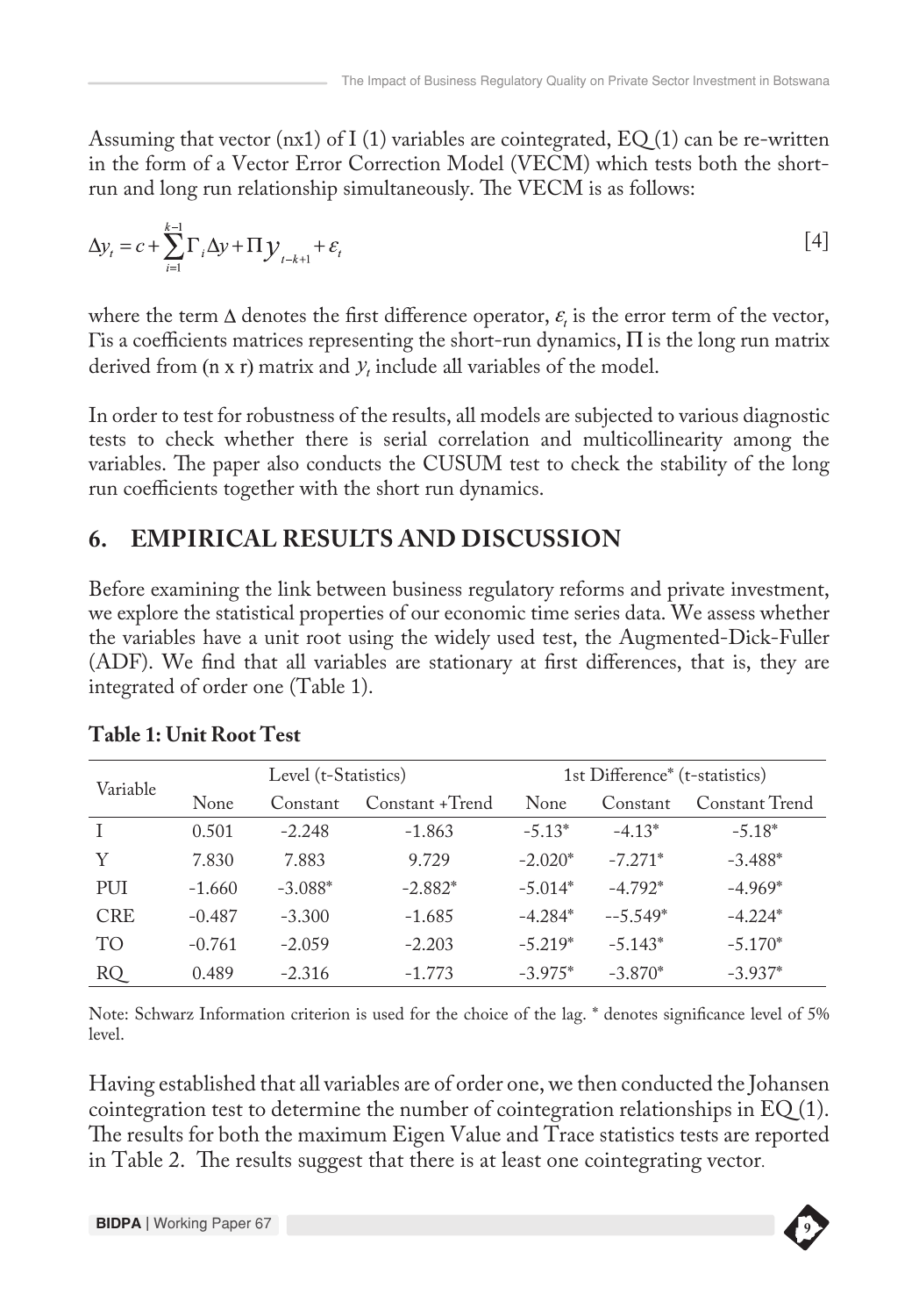| I, Y, ROI, PUI, CRE, TO, RO |             |                    |                |                       |                |  |
|-----------------------------|-------------|--------------------|----------------|-----------------------|----------------|--|
| Null                        | Alternative | $\mu_{\text{Max}}$ | Critical value | $\tau_{\text{Trace}}$ | Critical value |  |
| $r = 0$                     | $r \geq 1$  | 46.685*            | 40.078         | $119.617*$            | 95.754         |  |
| $r \leq 1$                  | $r \geq 2$  | 29.446             | 33.878         | 72.931                | 69.818         |  |
| $r \leq 2$                  | $r \geq 3$  | 17.652             | 27.584         | 43.485                | 47.856         |  |
| $r \leq 3$                  | $r \geq 4$  | 14.171             | 21.132         | 25.834                | 29.798         |  |
| $r \leq 4$                  | $r \geq 5$  | 9.714              | 14.265         | 11.662                | 15.495         |  |
| $r \leq 5$                  | $r \geq 6$  | 1.948              | 3.841          | 1.948                 | 3.841          |  |

#### **Table 2: Johansen Cointegration Test**

Note: \* denotes statistical significance at 5% level.  $\lambda_{Max}$  and  $\lambda_{Trace}$  refers to the Maximum Eigen Value and Trace Statistics tests respectively.

### *I Y PUI CRE TO RQ Unrestricted Cointegrating Vectors* 1 0.024 -0.478 0.015 1.289 -0.016  $(-1.091)$   $(4.828)*$   $(0.155)$   $(6.109)*$   $(0.147)$ *Speed of adjustment Coefficients* -0.594 -0.046 0.061 0.283 0.054 -0.186 (-3.536) (-0.535) (0.257) (1.394) (0.454) (-1.378)

#### **Table 3: Unrestricted Cointegration Results**

Notes: Statistic Errors are in parenthesis. The dependent variable is Private sector investment. \* denotes statistical significance at 5% level.

We then proceed and estimate the impact of business regulatory quality on private investment using VECM framework since variables are cointegrated. In testing the link, we follow Ahmed (2008) and Pentecost and Moore (2006)'s approach by applying restrictions in the VECM model to test whether the system is weakly exogenous<sup>4</sup>. We find all variables to be weakly exogenous, suggesting that the exclusion of any of these variables cannot lead to loss of information from not modelling its determinants. All the models were tested for normality, serial correlation and heteroscedasticity and the results are displayed in Tables 4 and 5. The diagnostics indicate that the residuals are normally distributed, homoscedastic and serially uncorrelated.

The error correction term is statistically significant with the implication that private investment is converging towards its equilibrium level. The coefficient for the ECM

equation. 4 The weak exogeneity results are conducted by the likelihood ratio (LR) test, and the results are given in appendix 2 and 5. Given that LR test was too large in the second model due to a smaller sample, we followed Pentecost and Moore (2006) approach and estimated the Small Sample Adjusted (SSRL) test. This is calculated as a product of the LR statistic and (T-K)/T, where T is the number of observation and k is the number of regressors in each

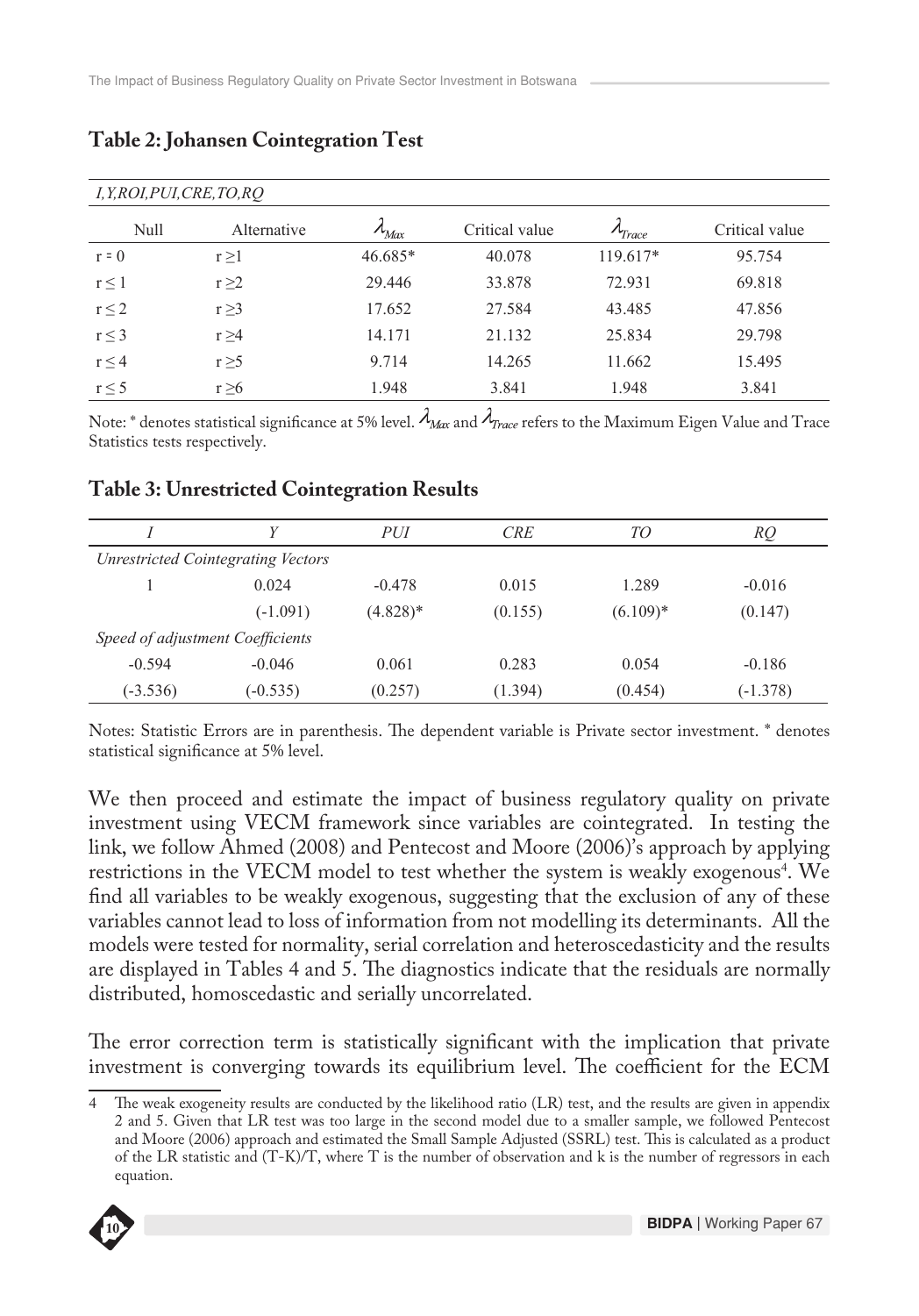of -0.594 indicates the magnitude of the adjustment between the short run and the long run. That is, 59% of the disequilibria from the long run relationship in period t-1 is eliminated in the current period. The goodness of fit for the model is 0.54 and this indicates that the explanatory variables explain 54% of the total variations in the private investment. The Durbin Watson-Statistic, which is a measure of serial correlation is close to 2 showing that errors between periods are not serial correlated.

The baseline regression results are reported in Table 4. Estimated coefficient for our main variable of study- business regulatory quality, suggests that it is negatively related to private sector investment in the short term and significant. On the other hand, private sector investment is not responsive to business regulatory reforms in the long term. These results are ambiguous in that a market-friendly business regulatory reforms should promote private sector investment activities. All the same, the institution literature indicates a number of factors/ fundamentals that should be in place for the regulatory framework to drive private sector investment. For instance, public servants or regulation implementers should have the capacity to implement and interpret the regulations and that the financial sector and infrastructure should be developed. Thus, it is important to interact business regulatory quality with these fundamentals to verify whether the impact of regulation on investment vary with these fundamentals. In the next subsequent subsection, we only interact regulation and bureaucracy quality, which captures the effectiveness of government.

| $I = 2.434 + 0.024Y - 0.477P$ $ui + 0.02C$ $r e + 1.289T o - 0.016 R$ Q<br>$(-4.806)^*$<br>(1.081) | $(6.098)^*$<br>(0.153) | (0.148)      |
|----------------------------------------------------------------------------------------------------|------------------------|--------------|
| Variable                                                                                           | Coefficients           | t-statistics |
| E C T                                                                                              | $-0.594$               | $(-3.530)^*$ |
| $\Delta I$ and                                                                                     | 0.072                  | (0.639)      |
| $\Delta Y$ <sub>1-1</sub>                                                                          | 0.477                  | (1.416)      |
| $\Delta P u i$                                                                                     | 0.246                  | (1.419)      |
| $\Delta C r e_{i-1}$                                                                               | 0.423                  | $(2.352)^*$  |
| $\Delta T$ $\sigma$ $\sim$                                                                         | $-0.168$               | $(-0.560)$   |
| $\Delta$ R q $_{i=1}$                                                                              | $-0.520$               | $(-1.695)*$  |
| $R^{-2}$                                                                                           | 0.538                  |              |
| $A \, d \, j = R$                                                                                  | 0.397                  |              |
| F-stats                                                                                            | $3.820*$               |              |
| Durbin Wat                                                                                         | 1.927                  |              |
| <b>Residual Diagnostics</b>                                                                        |                        |              |
| LM test                                                                                            | 0.192(0.900)           |              |
| Heteroscedasticity Test                                                                            | 0.432(0.929)           |              |

#### **Table 4: Restricted Cointegration Results**

Note: The dependent variable is private investment (% GDP). P-values for diagnostic tests in parenthesis. T-Statistic are in parenthesis. \* denotes statistical significance at 5 % level.

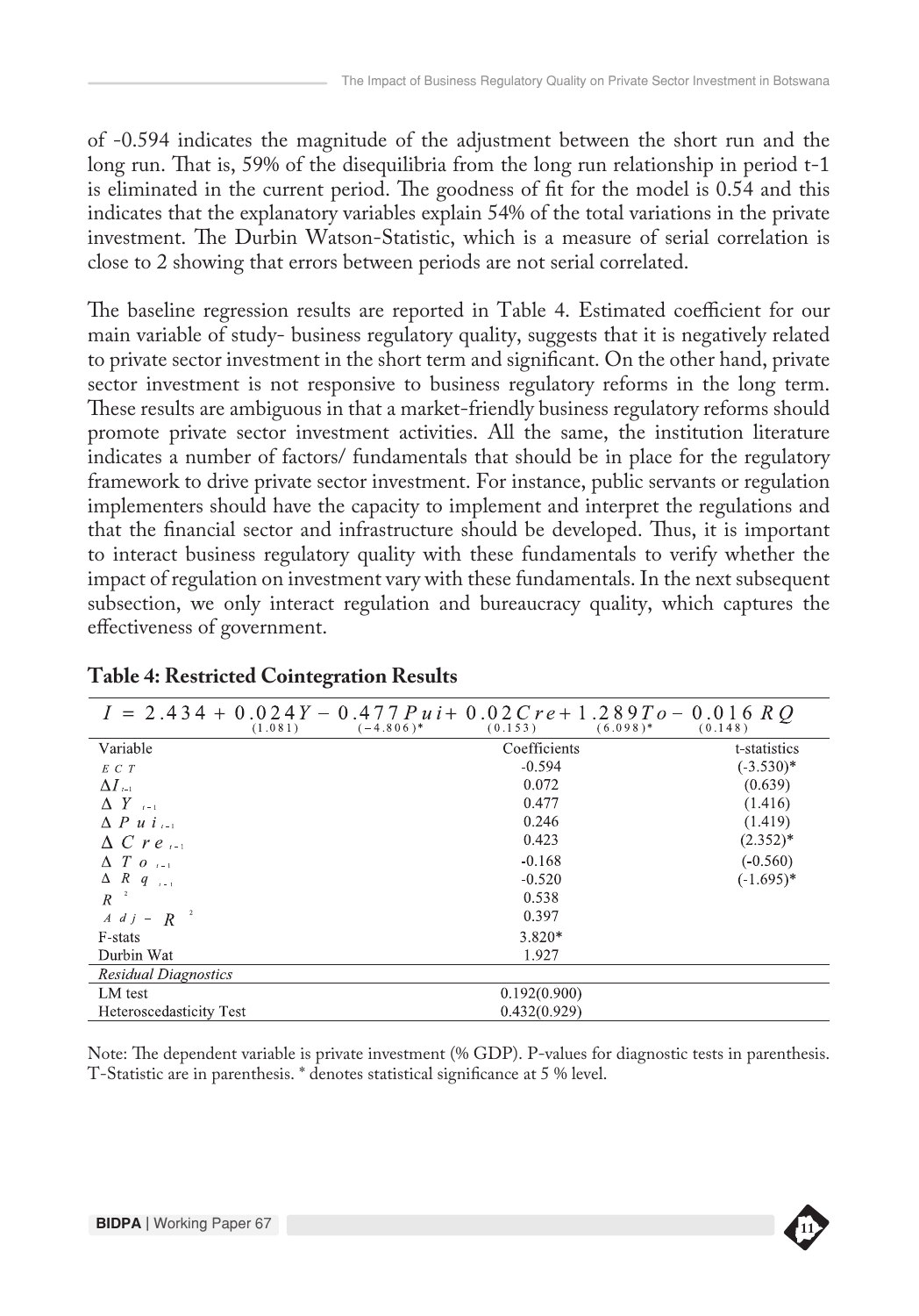Several other estimated coefficients in Table 4 provide some interesting insight. On the role of corporate credit on private sector investment, the estimated coefficient is positive and significant in the short term but not in the long term. These results may reflect the lending behaviour of commercial banks, in that they generally allocate financial resources to firms for working capital purposes rather than for funding long term or innovative projects. All the same, with the government rationalising or commercialising, the development financial institutions (DFIs), that could fill the long term financing gap in Botswana, it is therefore impetus for government to consider other options for fill the existing long term finance gap. To name a few; (i) fast-tracking the development of financial markets (ii) partner with commercial banks to support innovative projects; and (iii) by addressing the fundamentals (e. g., laws and regulations) to create a conductive environment for bank lending.

It is also observed from Table 4 that public infrastructure investment crowds in private sector investment in the short term and on the other hand crowds out private sector investment in long run. The results are contrary to the conventional knowledge that public investment programs cause an initial and temporary crowding-out of the private sector investment in the short term and a crowding in the long term. Nonetheless, when public spending on infrastructure is not widely deployed, it can crowd-out more productive investment (World Bank, 1994).

 From the results, we also find that the estimated coefficients on economic activity, measured by the Real GDP, is positively related to private investment both in short and long term, but weak statistically. The positive results between output and private investment support the accelerator investment theory and corroborate with existing empirical evidence on Botswana (Kgakge 2002; Lesotlho,2006). Thus, it is necessary for Botswana to engage on economic activities that grows the economy in order to encourage private sector investment activities.

### *Business Regulatory Reforms and Policy interactions*

In order to explore the interaction between the regulatory environment and bureaucracy quality, we extend the basic empirical analysis by allowing the effect of regulatory quality to vary with bureaucracy quality<sup>5</sup>. A significant positive estimated coefficient of the interaction term would imply that regulatory reforms stimulates private sector investment when the quality of bureaucracy improves and vice versa.

The results on business regulatory quality and bureaucracy quality indices are reported in Table 5. In a similar approach to Rajan and Zingles (1998) and others, our interpretation of these results centers around the coefficient of the interaction term,  $\beta$ . The estimated coefficient term,  $\beta_n$  is positive and significant, suggesting that business regulatory

appendices. 5 Tests for this model (including unit root test, Johanneson cointegration, weak exogeneity) are reported as

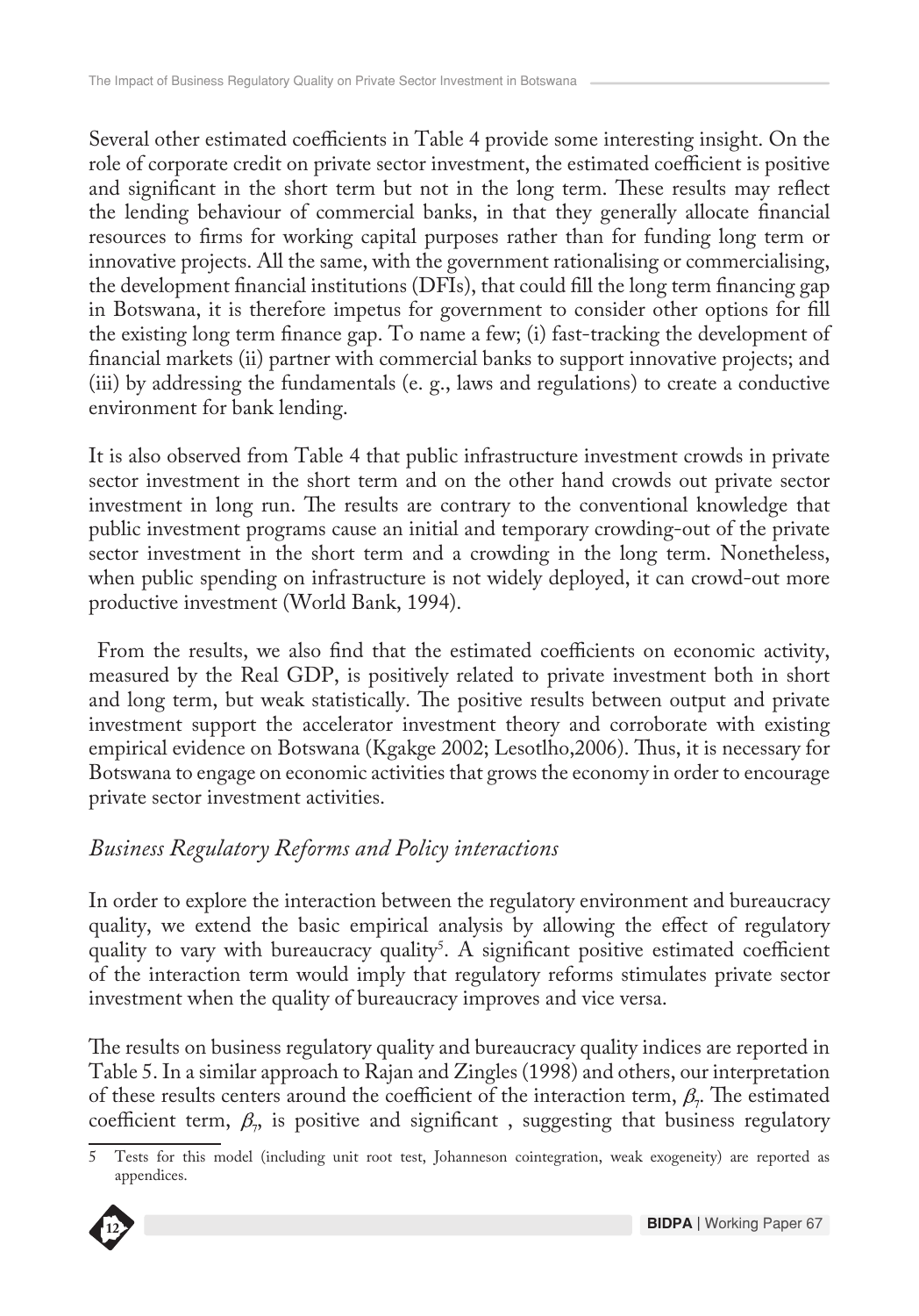reforms matters most for the private sector investment in Botswana when the quality of bureaucracy improves. These results are consistent with theoretical predictions and subsequently is an indicative to policy formulators that it is imperative to ensure that implementers have the requisite capacity to implement regulations for better outcomes.

| $(3.490)^*$ $(-6.570)^*$    | $I = 1.119 + 0.094Y - 0.438Pui + 0.315Cre + 0.251To + 0.994RQ + 2.907BQ + 0.593INT$<br>$(3.680)*$<br>(1.273) | $(8.513)^*$ $(10.550)^*$ $(11.673)^*$ |
|-----------------------------|--------------------------------------------------------------------------------------------------------------|---------------------------------------|
| Variable                    | Coefficients                                                                                                 | t-statistics                          |
| E C T                       | $-0.591$                                                                                                     | $(-3.648)$ *                          |
| $\Delta I$ and              | $-0.240$                                                                                                     | $(-1.568)*$                           |
| $\Delta$ $Y$ <sub>1-1</sub> | 0.260                                                                                                        | (0.734)                               |
| $\Delta P u i_{i-1}$        | $-0.138$                                                                                                     | $(-0.863)$                            |
| $\Delta$ C r e $_{t-1}$     | 0.466                                                                                                        | $(2.764)^*$                           |
| $\Delta T$ $\sigma$ $\sim$  | 0.058                                                                                                        | (0.196)                               |
| $\Delta$ $R$ $Q$ $\ldots$   | $-0.230$                                                                                                     | $(-0.903)$                            |
| $\Delta B Q$                | $-0.190$                                                                                                     | $(-0.238)$                            |
| $\Delta INT$                | $-0.179$                                                                                                     | $(-1.514)$                            |
| $R^{-2}$                    | 0.639                                                                                                        |                                       |
| $A \ d j - R^{-2}$          | 0.484                                                                                                        |                                       |
| F-stats                     | $4.126*$                                                                                                     |                                       |
| Durbin Wat                  | 2.153                                                                                                        |                                       |
| <b>Residual Diagnostics</b> |                                                                                                              |                                       |
| LM test                     | 0.10(0.39)                                                                                                   |                                       |
| Heteroscedasticity test     | 0.45(0.93)                                                                                                   |                                       |

#### **Table 3: Restricted Cointegration Results**

Note: The dependent variable is Private Sector Investment (% GDP). Numbers in parenthesis are t-statistics. \* denotes statistical significance at 5% level.

# **7. CONCLUSION AND RECOMMENDATIONS**

Increasing private sector investment remains a policy priority in Botswana due to its fundamental role in the economic development process and in reducing unemployment and poverty. However, according to the stylised facts, less has been achieved so far with the regard to increasing private sector investment level. Thus, private sector investment remains low.

**BIDPA Publications Series** not responsive in the long term. Economic activities support private sector investment From the empirics, we observed that the regulatory environment plays a significant role in boosting private sector investment when the capacity and efficiency of the administrative personnel improves. This results are in accordance with conventional knowledge that the quality of regulation is profoundly affected by the institutional context in which it is imposed. Other critical factors affecting private sector investment examined in this paper include; corporate credit, output and public infrastructure investment. Private sector investment responds positively to increases in corporate credit in the short term but

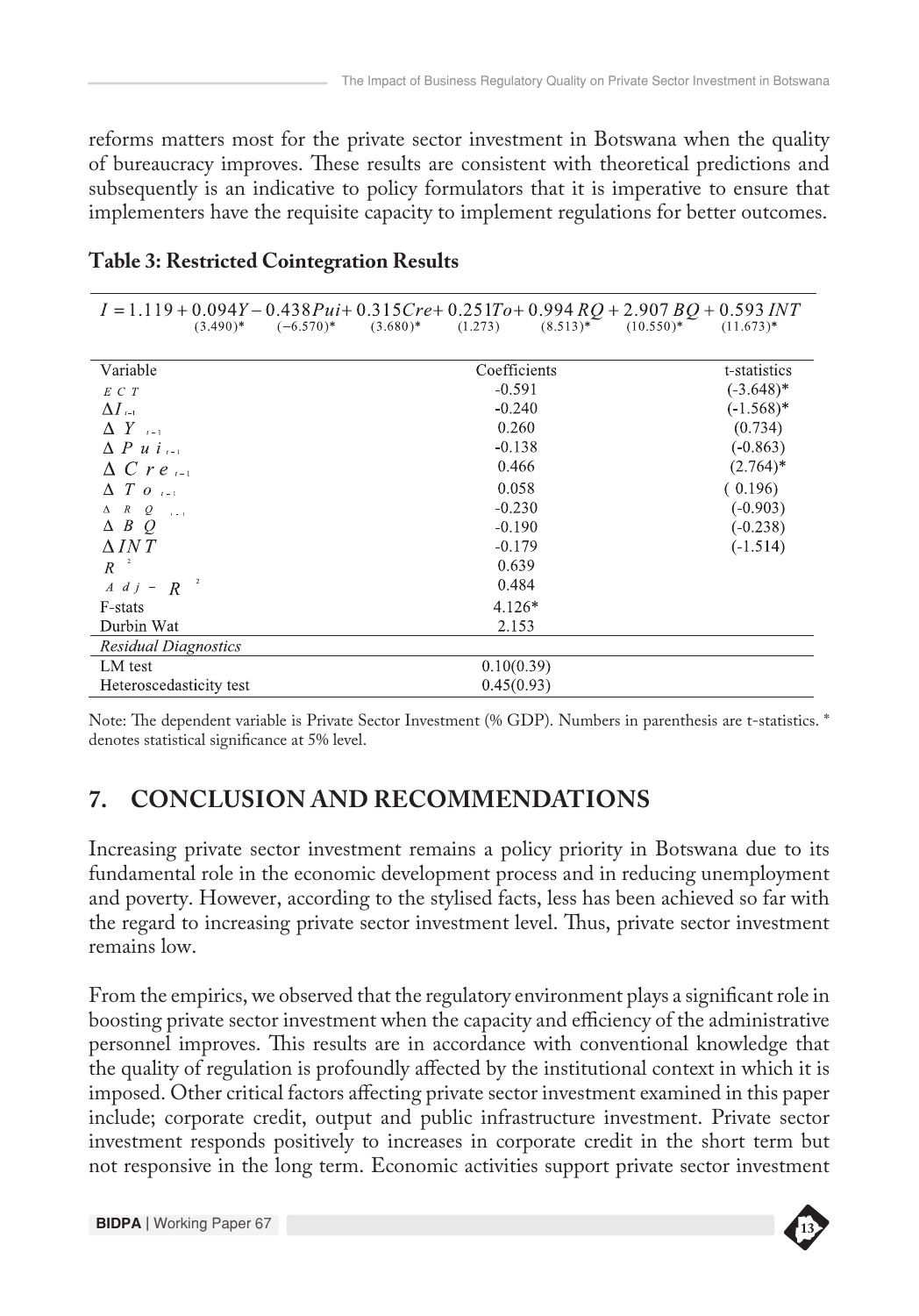positively but to a lesser degree. On the other hand, public infrastructure investment crowds in(out) investment in the short and long term respectively. Policy wise, Botswana should further deepen its efforts towards creating a market friendly regulatory environment and also capacitate bureaucrats as they play a catalytic role in the process.

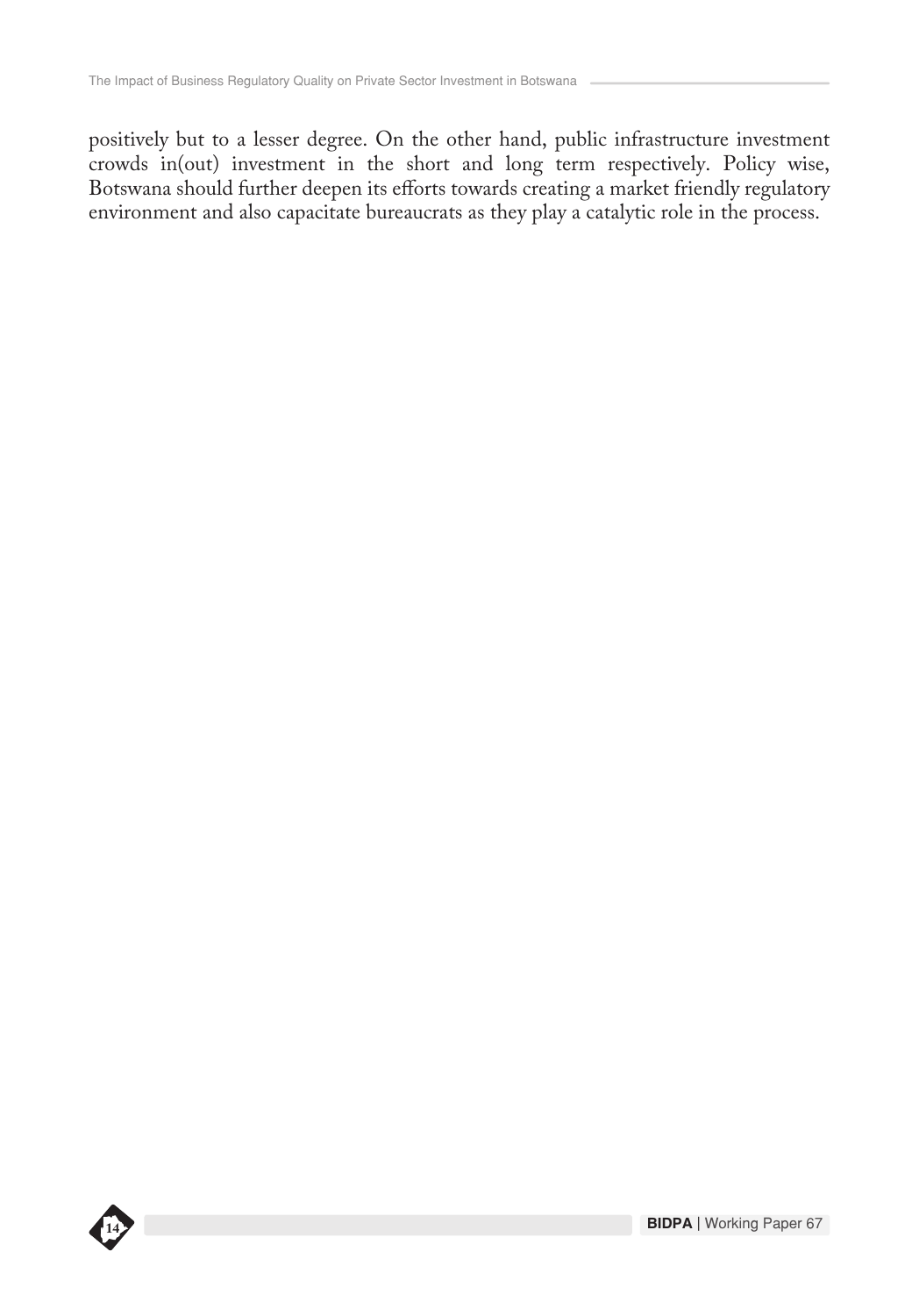### **REFERENCES**

Ahmed, A. D. (2007). Potential impact of financial reforms on savings in Botswana: an empirical analysis using a VECM approach. *The Journal of Developing Areas*, 41(1), 203-219

Altenburg, T., & von Drachenfels, C. (2008). Creating an enabling environment for private sector development in sub-Saharan Africa. *UNIDO and GTZ, Vienna*

Bassanini, A., & Scarpetta, S. (2002). Does human capital matter for growth in OECD countries? A pooled mean-group approach. Economics letters, 74(3), 399-405

BOB (2017). Botswana Financial Statistics (Database) Enterprise Credit Allocated by Commercial Banks. Bank of Botswana. http://www.bankofbotswana.bw/ content/2011062816053-botswana-financial-statistics-past-issues.

 Beck, T., Buyukkarabacak, B., Rioja, F., & Valev, N. (2008). Who gets the credit? And does it matter? Household vs. firm lending across countries. The World Bank.

BOCCIM & MTI (2008). Private Sector Development Strategy (PSDS). Botswana Confederation of Commerce, Industry and Manpower and Ministry of Trade and Industry

Broughel, J. (2017). Regulation and Economic Growth: Applying Economic Theory to Public Policy (; *ISBN: 978-1-942951-36- 0*.

Cavallo, E., & Daunde, C. (2011). Public investment in developing countries: A blessing or a curse? *Journal of Comparative Economics*, *39*(1), 65-81.

Coase, R. H. (1937). The nature of the firm. *Economica, 4*(16), 386-405.

Conteh, C. (2008). Rethinking Botswana's Economic Diversification Policy: Dysfunctional State–Market partnership. *Commonwealth & Comparative Politics*, *46*(4),540-554.

Crafts, N. (2006). Regulation and productivity performance. *Oxford Review of Economic Policy*, *22*(2), 186-202.

Devarajan, S., Easterly, W.R. and Pack, H. (2003). Low investment is not the constraint on African development. *Economic Development and Cultural Change*, *51*(3),547-571.

Djankov, S., McLiesh, C., & Ramalho, R. M. (2006). Regulation and growth. *Economics letters*, *92*(3), 395-401.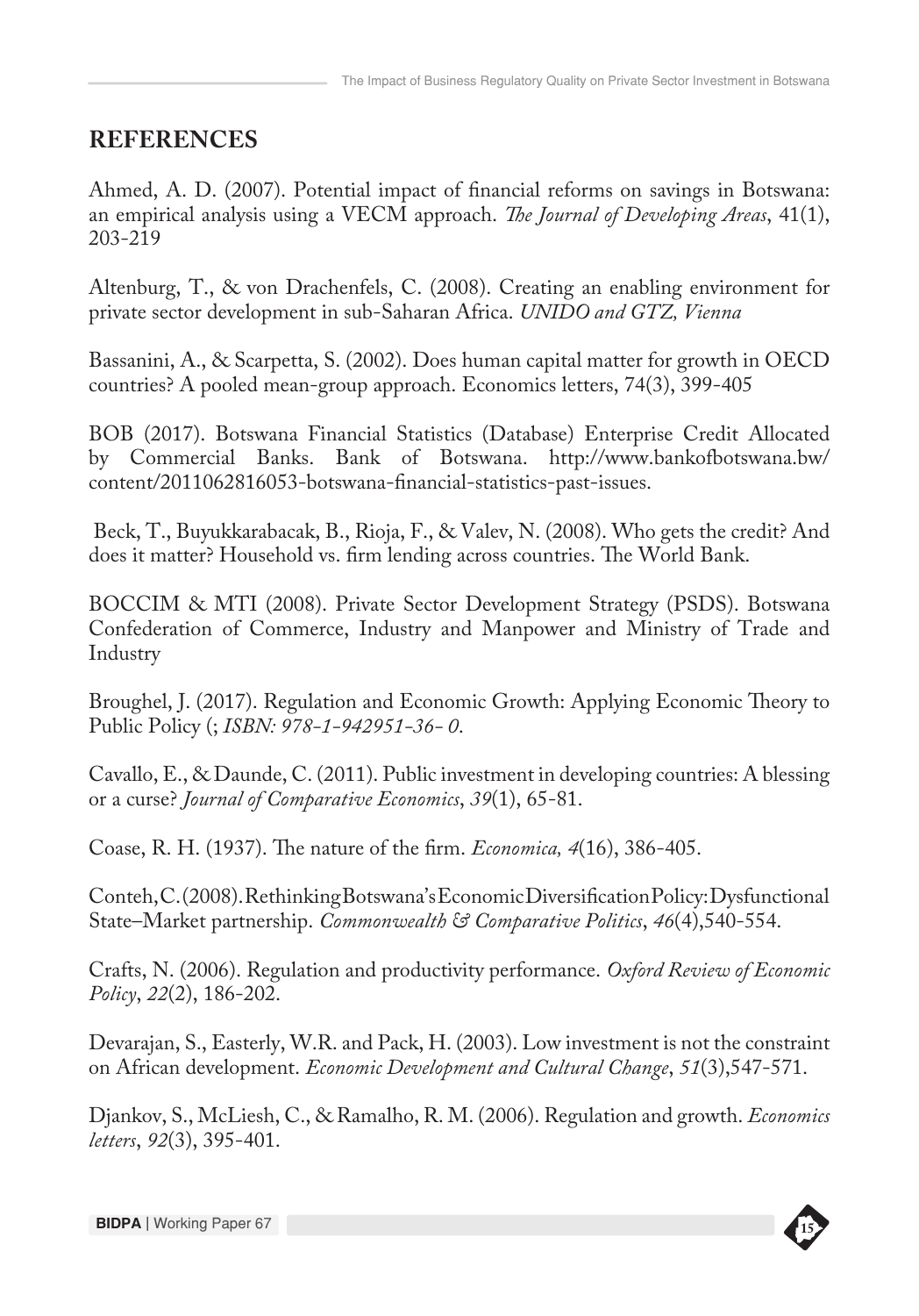Eifert, B. (2009). Do regulatory reforms stimulate investment and growth? Evidence from the Doing Business data, 2003-07. *Center for Global Development Working Paper*, (159).

Egert, B. (2014). Regulations, Institutions and aggregate investment: New evidence from OECD and EU countries. OECD economics Department

Greene, J. and Villanueva, D. (1991). Private investment in developing countries: an empirical analysis. *Staff Papers*, *38*(1),33-58

Guasch, J. L., & Hahn, R. W. (1999). *The costs and benefits of regulation: implications for developing countries*. The World Bank.

Haidar, J. I. (2012). The impact of business regulatory reforms on economic growth. *Journal of the Japanese and international economies*, *26*(3), 285-307

ICRG (2016). Investment Profile and Bureaucracy Indices (database). International Country Risk Group.

IMF (2018). The regional Economic Outlook: Sub-Saharan Africa Domestic Revenue Mobilisation and Private Sector Investment. International Monetary Fund Publication series. https://www.imf.org/en/Publications/REO/SSA/Issues/2018/04/30/ sreo0518?cid=em-COM-123-37016

Jackson, S. (2015). Why Openness to Trade is Important for Global Growth. Global Government Relations and Public Policy. World Economic Forum. https://www. weforum.org/agenda/2015/11/why-openness-to-trade-is-important-for-globalgrowth/

Jalilian, H., Kirkpatrick, C., & Parker, D. (2007). The impact of regulation on economic growth in developing countries: A cross-country analysis. *World development*, *35*(1), 87- 103.

Jongwanich, J. & Kohpaiboon, A. (2008). Private Investment: Trends and Determinants in Thailand. *World Development* 36(10),1709-1724

Kgakge, G. G., (2002). Determinants of Non-Mining investment in Botswana. Botswana Institute for Development Policy Analysis. BIDPA Working Paper.

Khan, M. S., & Reinhart, C. M. (1990). Private investment and economic growth in developing countries. *World development*, *18*(1), 19-27.

**BIDPA Publications Series** countries. *Public Administration and Development*, *34*(3),162-168.Kirkpatrick, C. (2014). Assessing the impact of regulatory reform in developing

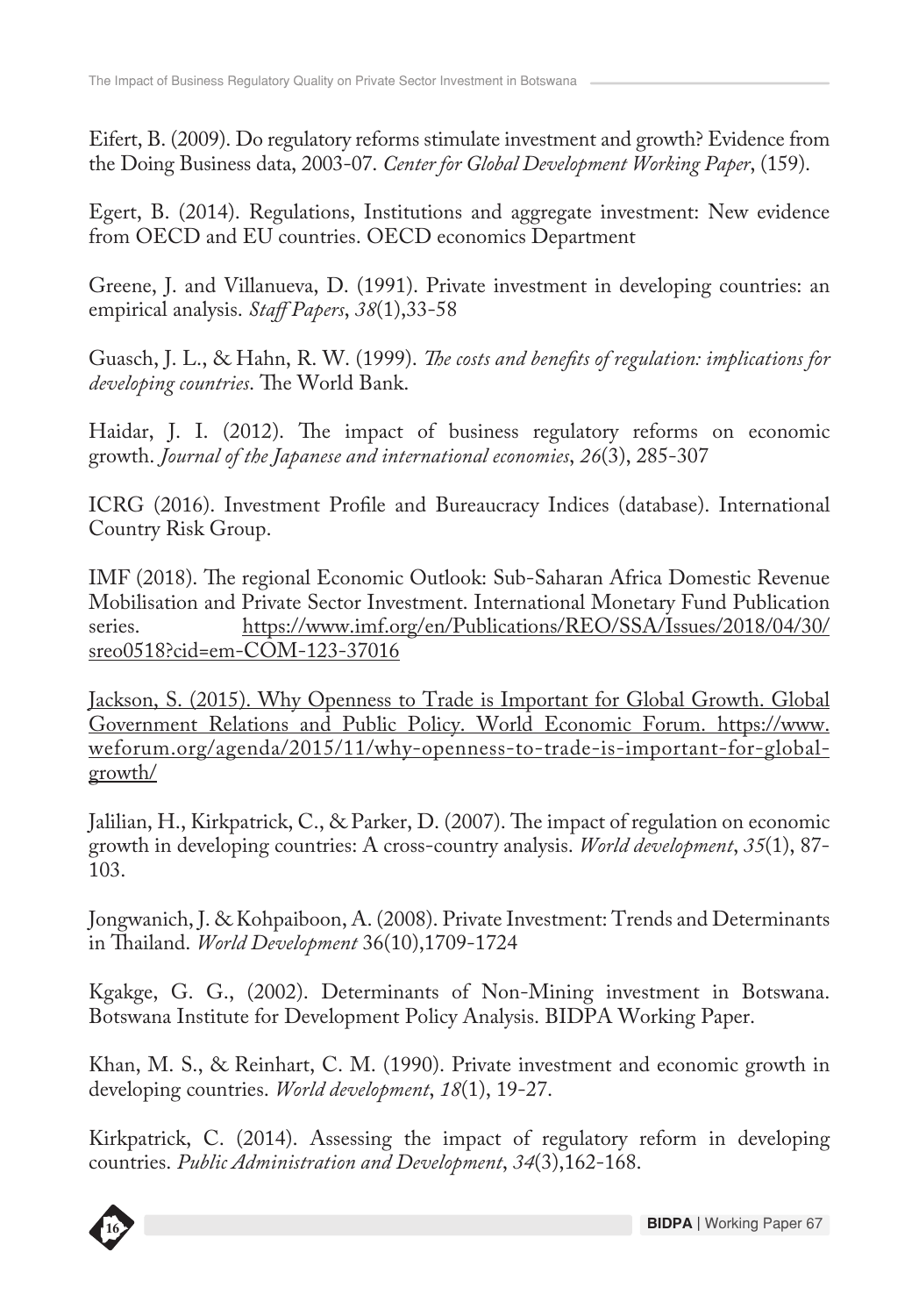Knack, Steve and Philip Keefer (1995). Institutions and Economic Performance: Crosscountry Tests Using Alternative Institutional Measures, *Economics and Politics*, 7(3):207- 227

Kopp, E. (2018). Determinants of U.S. Business Investment. IMF working paper.

Kothari, S. P., Lewellen, J., & Warner, J. B. (2014). The behaviour of Aggregate Corporate Investment MIT Sloan Research Paper No.5112-14,

Levine, R. (2005). Finance and growth: theory and evidence. *Handbook of economic growth*, *1*, 865-934

Lesotlho, P. (2006). An investigation of the determinants of private investment: The case of Botswana (Doctoral dissertation, University of the Western Cape)

Loayza, N.V., & Serven, L. (2009) (editors). Business Regulation and Economic Performance. World Bank

Lugo, O. A. M. (2008). The Differential Impact of Real Interest Rates and Credit Availability on Private Investment: Evidence from Venezuela. In Participants in the Meeting (p. 501).

Majone, G. (1999). The Regulatory State and its Legitimacy Problems. *West European Politics*, *22*(1), 1-24.

Matsheka, T. C. (1998). Interest rates, and the Saving-Investment Process in Botswana. *African Review of Money Finance and Banking*, 5-23

Mmusi, P. S. (1998). Reflections on Botswana's Economy. *Botswana's Economy since Independence*, 1-9.

Munemo, J. (2012). Business Regulations and Private Domestic investment in Africa. *Journal of African Business*, 13(2),157-164

North, D. C., & Institutions, I. C. (1990). Economic Performance. *New York*

Narayan, P.K. (2004). Do Public Investment Crowd out Private Investment: Fresh Evidence from Fiji.*Journal of Policy Modeling*, 26(6),747-757

Ndikumana, L. (2000). Financial Determinants of Domestic Investment in Sub-Saharan Africa: Evidence from Panel Data. *World development*, *28*(2), 381-400

Olson Jr., Mancur, Naveen Sarna and Anand V. Swamy (2000). Governance and Growth: A Simple Hypothesis Explaining Cross-Country Differences in Productivity Growth, *Public Choice* 102(3-4): 341-34.

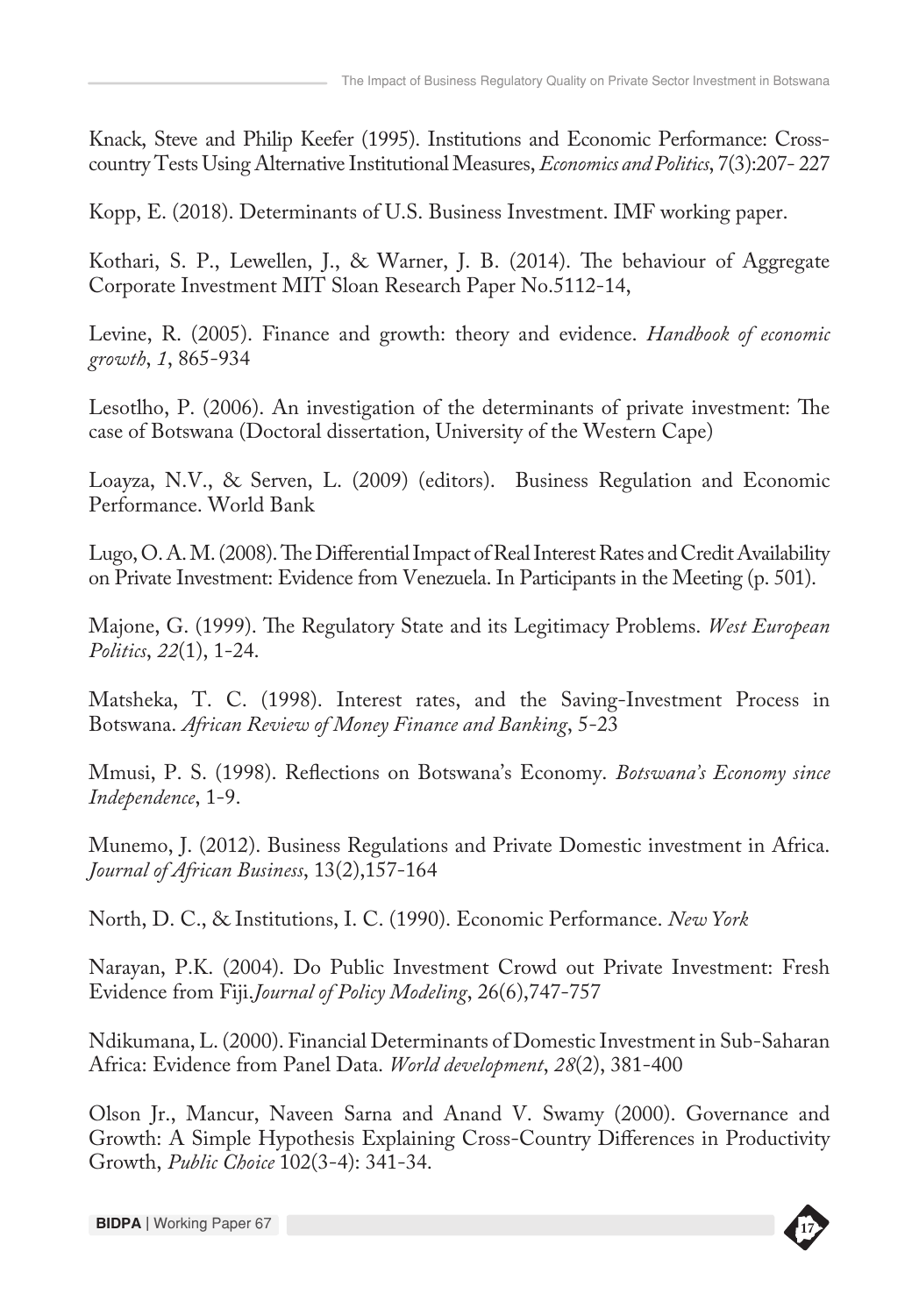Oshikoya, T.W. (1994). Macroeconomic Determinants of Domestic Private Investment in Africa: An Empirical Analysis. *Economic Development and Cultural Change*, 42(3),573- 596

Peltzman, S., Levine, M. E., & Noll, R. G. (1989). The economic theory of regulation after a decade of deregulation. *Brookings papers on economic activity. Microeconomics*, *1989*, 1-59

Pentecost, E. J., & Moore, T. (2006). Financial liberalization in India and a new test of the complementarity hypothesis. *Economic Development and Cultural Change*, 54(2), 487-502

Raphaeli, N., Roumani, J., & MacKellar, A. C. (1984). Public sector management in Botswana. Washington, DC: World Bank

Republic of Botswana (2009). National Development Plan 10 (Gaborone: Government Printer)

Republic of Botswana (2009). 2009-2016 Investment Strategy for Botswana (Gaborone: Government Printer)

Republic of Botswana (2016). National Development Plan 11(Gaborone: Government Printer)

Republic of Botswana (2017). People's Guide to the 2018/2019 Budget. http://www. gov.bEDNw/contentassets/1c5907f150d144fa81fef3f1cbb72b8d/peoplesguide2018. pdf

Republic of Botswana (2018)). Budget Speech 2018/19.Delived to the National Assembly by Hon. Kenneth Mathambo, Minister of Finance and Economic Development (MEFD) (Gaborone Government Print)

Republic of Botswana (2019)). Budget Speech 2019/20.Delived to the National Assembly by Hon. Kenneth Mathambo, Minister of Finance and Economic Development (MEFD) (Gaborone Government Print)

Richardson, R. W., & Ahmed, O. S. (1987). Challenge for Africa's Private Sector. *Challenge*, *29*(6), 16-25.

Pelgrin, F., Schich, S., & De Serres, A. (2002). Increases in business investment rates in OECD countries in the 1990s: How much can be explained by fundamentals? OECD Economics Department. Working paper No.327

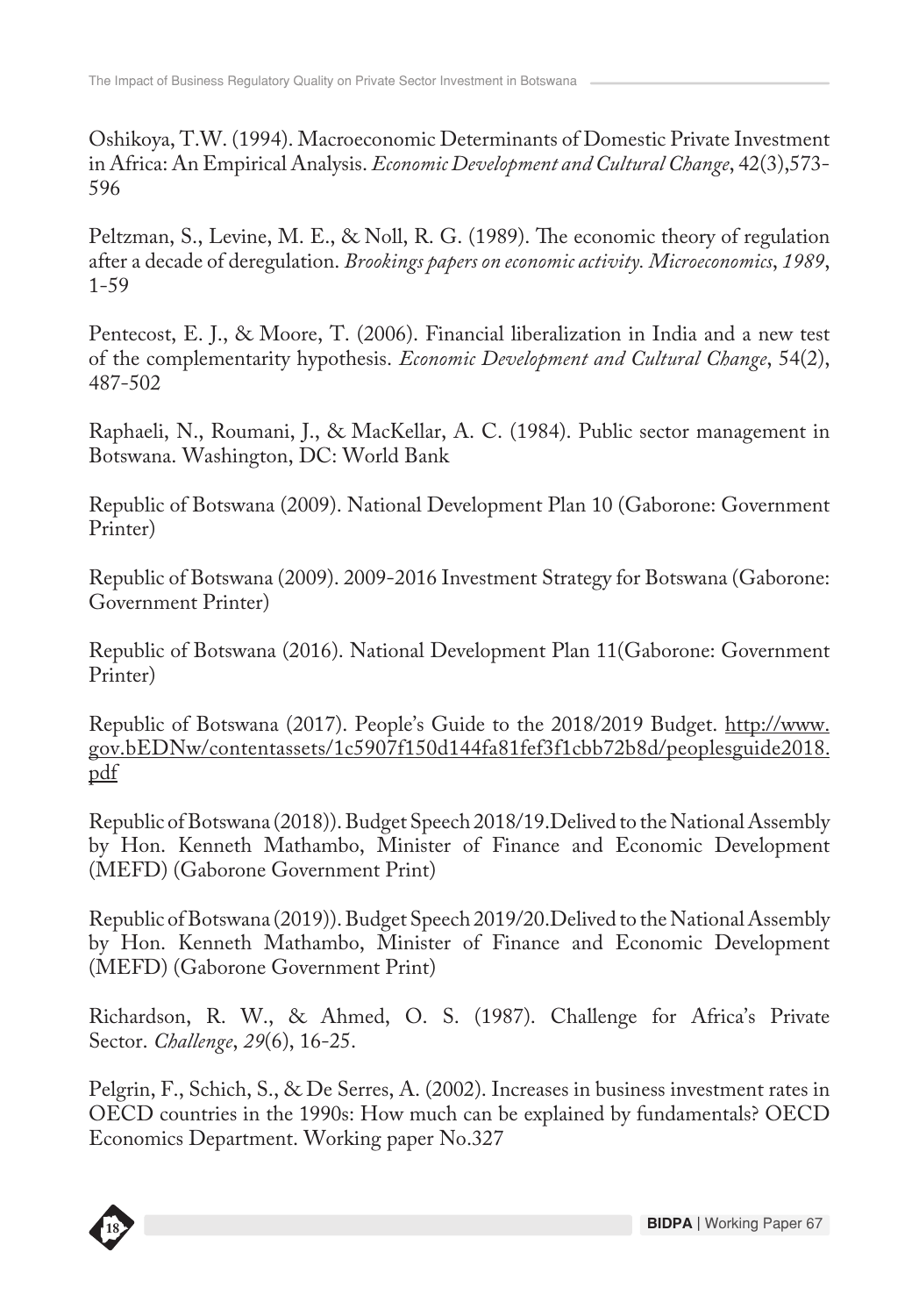Salotti, S., & Trecroni, C. (2012). Even worse than you thought: The impact of government debt on aggregate investment and productivity. *Economica*, *83*(330), 356- 384.

Seldadyo, Harry, Emmanuel Pandu Nugroho, and Jakob de Haan (2007). Governance and Growth Revisited, Kyklos 60(2):279-290.

Sharpe, A. S, and Suarez, G, A. (2015). Why isn't Investment More Sensitive to Interest Rates: Evidence from Surveys. Finance and Economics Discussion Series Working Paper Federal Reserve Bank. Accessed on the 01<sup>st</sup> December 2018 at https://www. federalreserve.gov/econresdata/feds/2014/files/201402r.pdf

Statistics Botswana (2017). Gross fixed capital formation data set. Unpublished

Stigler, G. J. (1971). The theory of economic regulation. *The Bell journal of economics and management science*, 3-21.

Sun (2002). How to Promote FDI? The Regulatory and Institutional Environment for Attracting FDI. Foreign Investment Advisory Service(FIAS), Morocco. Sponsored by the United Nations.

The World Bank (2012). World Development Indicators. Washington, D.C.: The World Bank (producer and distributor). http://data.worldbank.org/data-catalog/worlddevelopment-indicators

The World Bank (2005). The Investment Climate and Job Creation. http://siteresources. worldbank.org/INTECA/Resources/laborstudy05-ch5.pdf

Wai, U.T. and Wong, C.H (1982) Determinants of private investment in developing countries. *The Journal of Development Studies*, *19*(1),19-36

The World Bank (2018). Doing Business 2018; Reforming to create jobs. Economy profile; Botswana. World Bank Group. http://documents.worldbank.org/curated/ en/850621509614693718/Doing-Business-2018-reforming-to-create-jobs-Botswana

Xu, X., & Yan, Y. (2014). Does Government investment crowd out private investment in China? *Journal of Economic Policy Reform*, 17(1),1-12

Goran Sumkoski | Jamie Halsall (Reviewing Editor) (2016) Towards socioeconomic theory and practice of regulation. Evidence from OECD countries and Bangladesh, Cogent Social Sciences, 2:1, DOI: 10.1080/23311886.2016.1254840

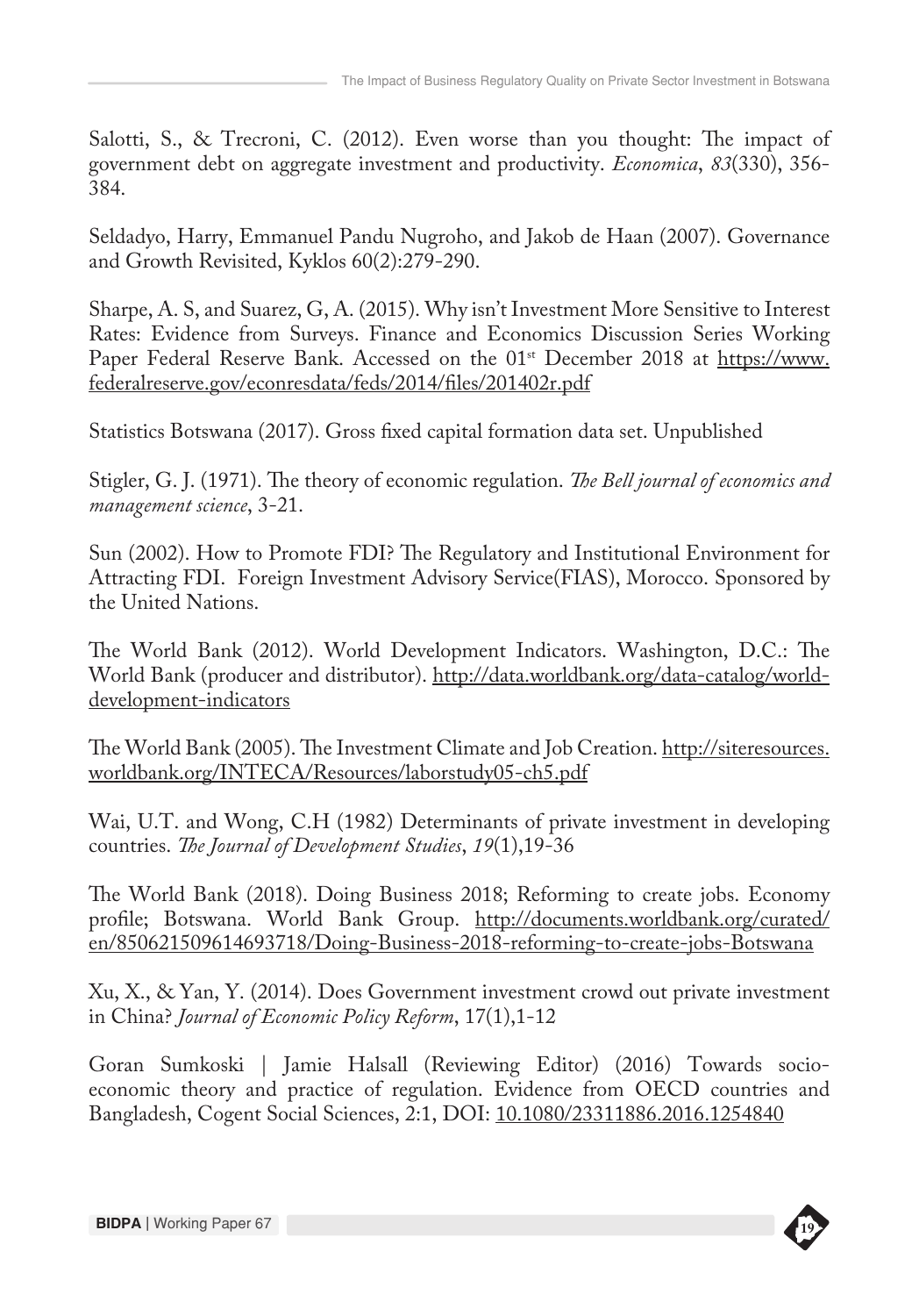

#### **APPENDIX 1(A): SHARE OF INVESTMENTS TO GDP**

Source: Statistics Botswana, 2017

#### **APPENDIX 1(B): INVESTMENT GROWTH RATES: 1971-2016**



Source: Statistics Botswana, 2017

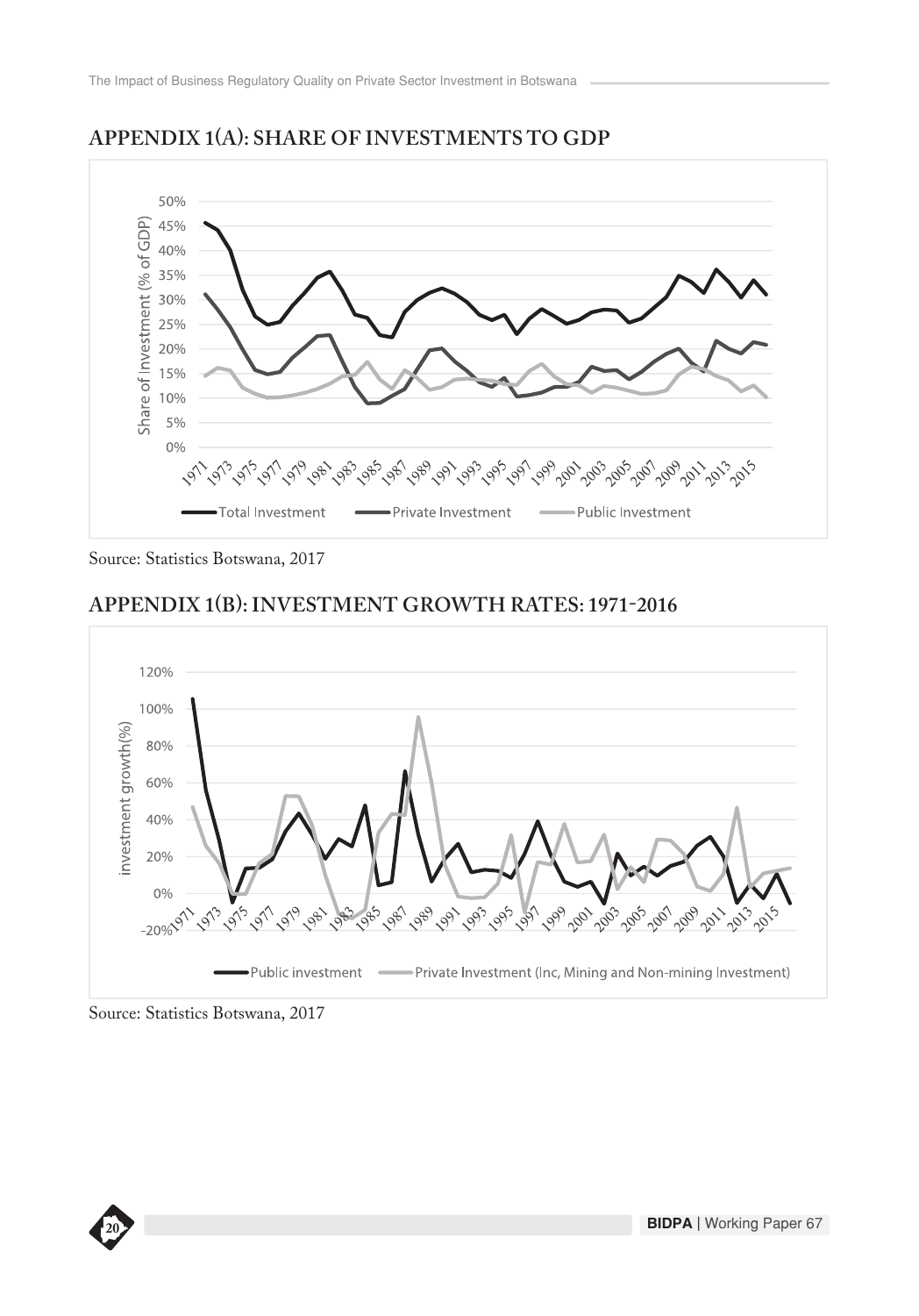| Variable                            | <b>Definition and Construction</b>                                                                                                                                                                                                                                                                                                                                                                  |
|-------------------------------------|-----------------------------------------------------------------------------------------------------------------------------------------------------------------------------------------------------------------------------------------------------------------------------------------------------------------------------------------------------------------------------------------------------|
| Private investment                  | Private sector, gross fixed capital formation as a percentage of GDP. Source:<br>Statistics Botswana                                                                                                                                                                                                                                                                                                |
| <b>Regulatory Reforms</b>           | Investment profile index compiled by the International Country Group<br>Risk (ICGR) database. It measures the improvement of the quality of the<br>investment climate. The Index is the sum of three subcomponents, including;<br>contract Viability/expropriation, profits repatriation and payment delays. A<br>higher score would mean the quality of regulation has improved and vice<br>versa. |
| Output                              | Real Gross Domestic Product, base year (=2010). Source: World Bank,<br>World Development Indicators                                                                                                                                                                                                                                                                                                 |
| Public Infrastructure<br>Investment | Public infrastructure, Gross fixed capital formation (% GDP). Source:<br>Statistic Botswana                                                                                                                                                                                                                                                                                                         |
| Corporate Credit                    | Credit allocated to the corporate sector/ enterprises by the commercial<br>banks (% of GDP). Source: Botswana Financial Statistics, Bank of Botswana                                                                                                                                                                                                                                                |
| Trade                               | The sum of exports and imports as a percentage of GDP. Source: World<br>Development Indicators, World Bank                                                                                                                                                                                                                                                                                          |
| <b>Bureaucracy Quality</b>          | Measures the quality of public provision competence of civil servants and<br>the credibility of government decisions. Source: PRS Group, International<br>Country Group Database.                                                                                                                                                                                                                   |
| Interaction term                    | A product of demeaned regulatory reforms and bureaucracy quality indices.<br>Author's calculation using data sourced from IGRC's database.                                                                                                                                                                                                                                                          |

#### **APPENDIX 2: DEFINITIONS AD SOURCES OF VARIABLES**

### **APPENDIX 3: MODEL 1: BASELINE REGRESSION-WEAK EXOGENEITY TEST**

| Variable | LR    | Probability |
|----------|-------|-------------|
| Y        | 0.320 | 0.572       |
| Pui      | 0.066 | 0.798       |
| Cre      | 1.654 | 0.199       |
| To       | 0.233 | 0.629       |
| Ra       | 1.992 | 0.158       |

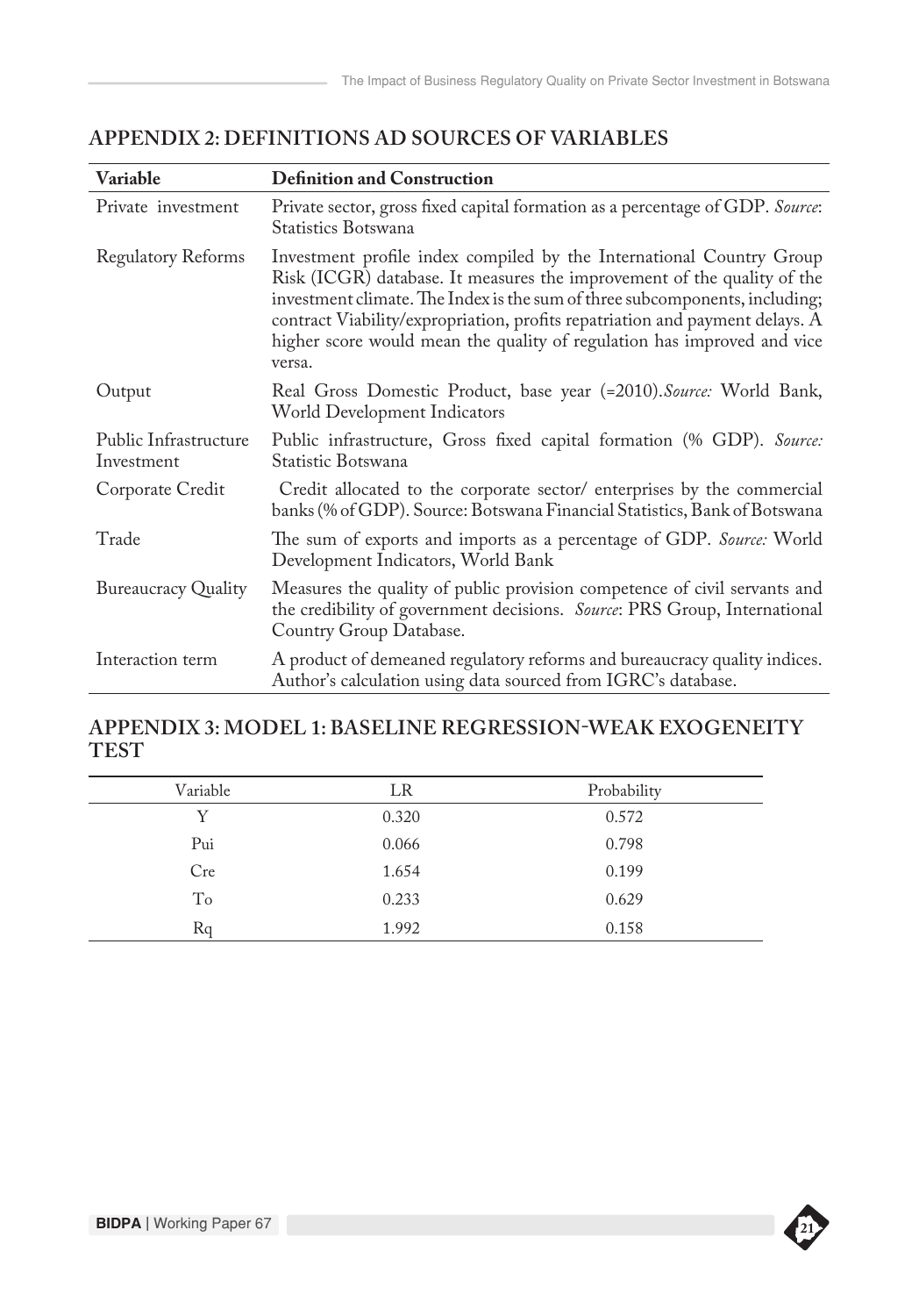#### **APPENDIX 4: JOHANSEN COINTEGRATION TEST: REGULATION AND BUREAUCRACY QUALITY**

| <i>I,Y,PUI,CRE,TO,INT</i> |             |                    |                |                   |                |
|---------------------------|-------------|--------------------|----------------|-------------------|----------------|
| Null                      | Alternative | $\mu_{\text{Max}}$ | Critical value | T <sub>race</sub> | Critical value |
| $r = 0$                   | r > 1       | 84.190*            | 52.363         | 270.341*          | 159.530        |
| r<1                       | r > 2       | $70.102*$          | 46.231         | 186.152*          | 125.615        |
| $r \leq 2$                | $r \geq 3$  | $45.101*$          | 40.078         | $116.051*$        | 95.754         |
| r < 3                     | r > 4       | 28.106*            | 33.877         | 70.949            | 69.819         |
| $r \leq 4$                | r > 5       | 17.798             | 27.584         | 42.843            | 47.856         |
| r < 5                     | r > 6       | 15.082             | 21.132         | 25.045            | 29.797         |
| $r \leq 6$                | r > 7       | 8.779              | 14.265         | 9.964             | 15.495         |
| $r \leq 7$                | r > 8       | 1.184              | 3.841          | 1.184             | 3.841          |

#### **APPENDIX 5: UNRESTRICTED COINTEGRATION RESULTS: REGULATION AND BUREAUCRACY QUALITY**

|                                           |                         | PUI                     | <i>CRE</i>       | TО                     | RO                    | ВQ                       | INT                   |
|-------------------------------------------|-------------------------|-------------------------|------------------|------------------------|-----------------------|--------------------------|-----------------------|
| <b>Unrestricted Cointegrating Vectors</b> |                         |                         |                  |                        |                       |                          |                       |
|                                           | $-0.026$<br>$(-0.239)*$ | $-1.237$<br>$(-4.632)*$ | 0.200<br>(0.001) | $-0.500$<br>$(-0.633)$ | 4.313<br>$(92.069)^*$ | 9.160<br>$(8.289)^*$     | 2.560<br>$(12.568)^*$ |
| Speed of adjustment Coefficients          |                         |                         |                  |                        |                       |                          |                       |
| $-0.083$<br>$(-1.894)^*$                  | 0.003<br>(1.134)        | $-0.124$<br>$(2.321)^*$ | 0.010<br>(0.213) | $-0.007$<br>(0.242)    | 0.007<br>(0.251)      | $-0.003$<br>$(-1.691)^*$ | 0.423<br>(3.006)      |

#### **APPENDIX 6: WEAK EXOGENEITY TEST: REGULATION AND BUREAUCRACY QUALITY**

| Variable       | LR       | Probability | LR-adjusted |  |
|----------------|----------|-------------|-------------|--|
| Y              | 0.024    | 0.876       | 0.019       |  |
| Pui            | 5.839*   | 0.016       | 4.562       |  |
| <b>Cre</b>     | 0.058    | 0.89        | 0.045       |  |
| T <sub>O</sub> | 0.079    | 0.779       | 0.062       |  |
| <b>RQ</b>      | 0.08     | 0.778       | 0.063       |  |
| <b>BQ</b>      | 2.609    | 0.106       | 2.038       |  |
| <b>INT</b>     | $4.964*$ | 0.026       | 3.878       |  |

Note: LR= Likelihood ratio test; Adjusted LR is a product of LR and (T-K)/T, where T=no. of observations and K=no. of regressors in each equation; Critical values with degree of freedom=1; \* significant at 1% (9.2 critical value

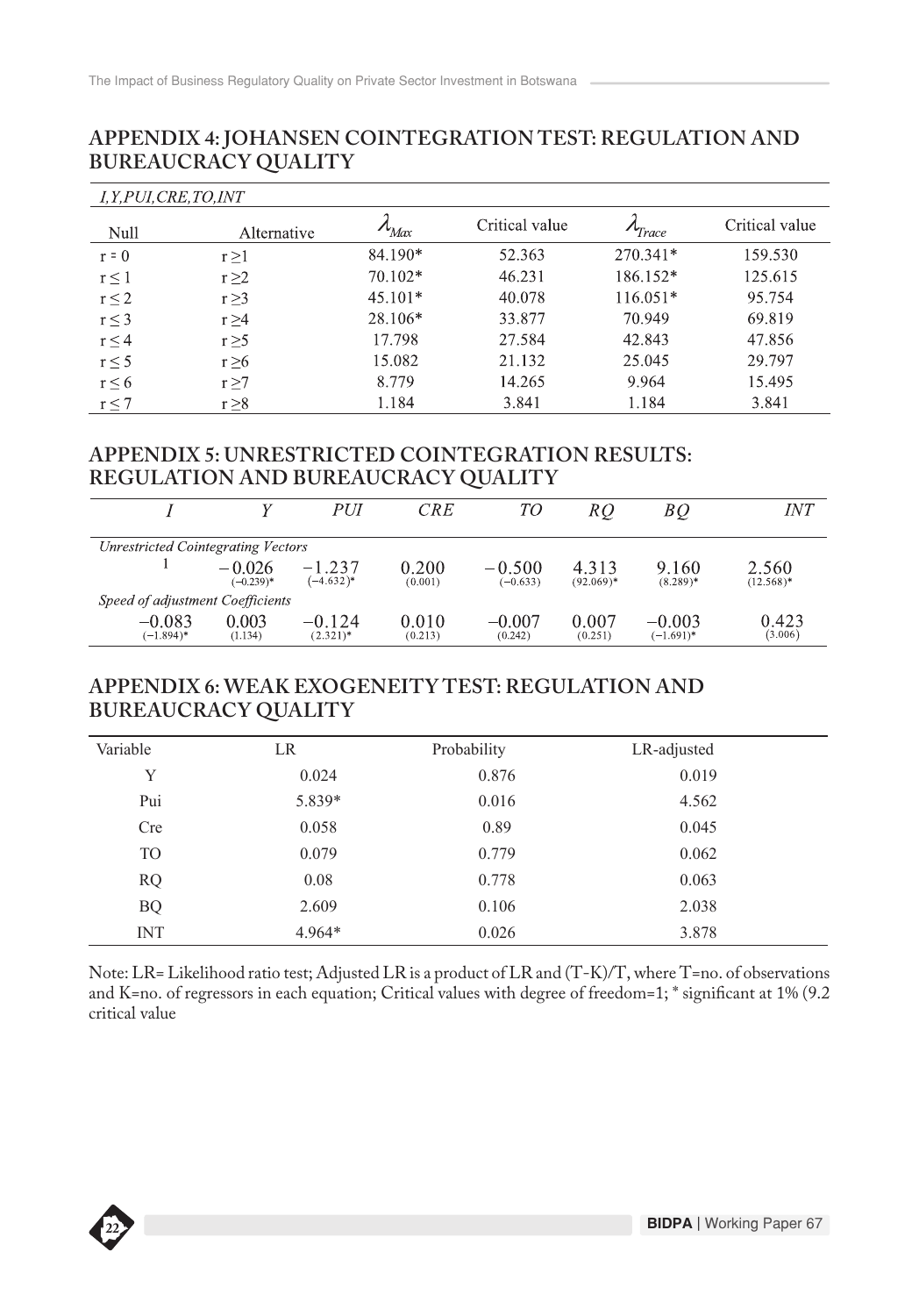

# **APPENDIX 7: CUSUM TEST: BASELINE REGRESSION**

#### **APPENDIX 8: CUSUM TEST: REGULATION AND POLICY INTERACTIONS**



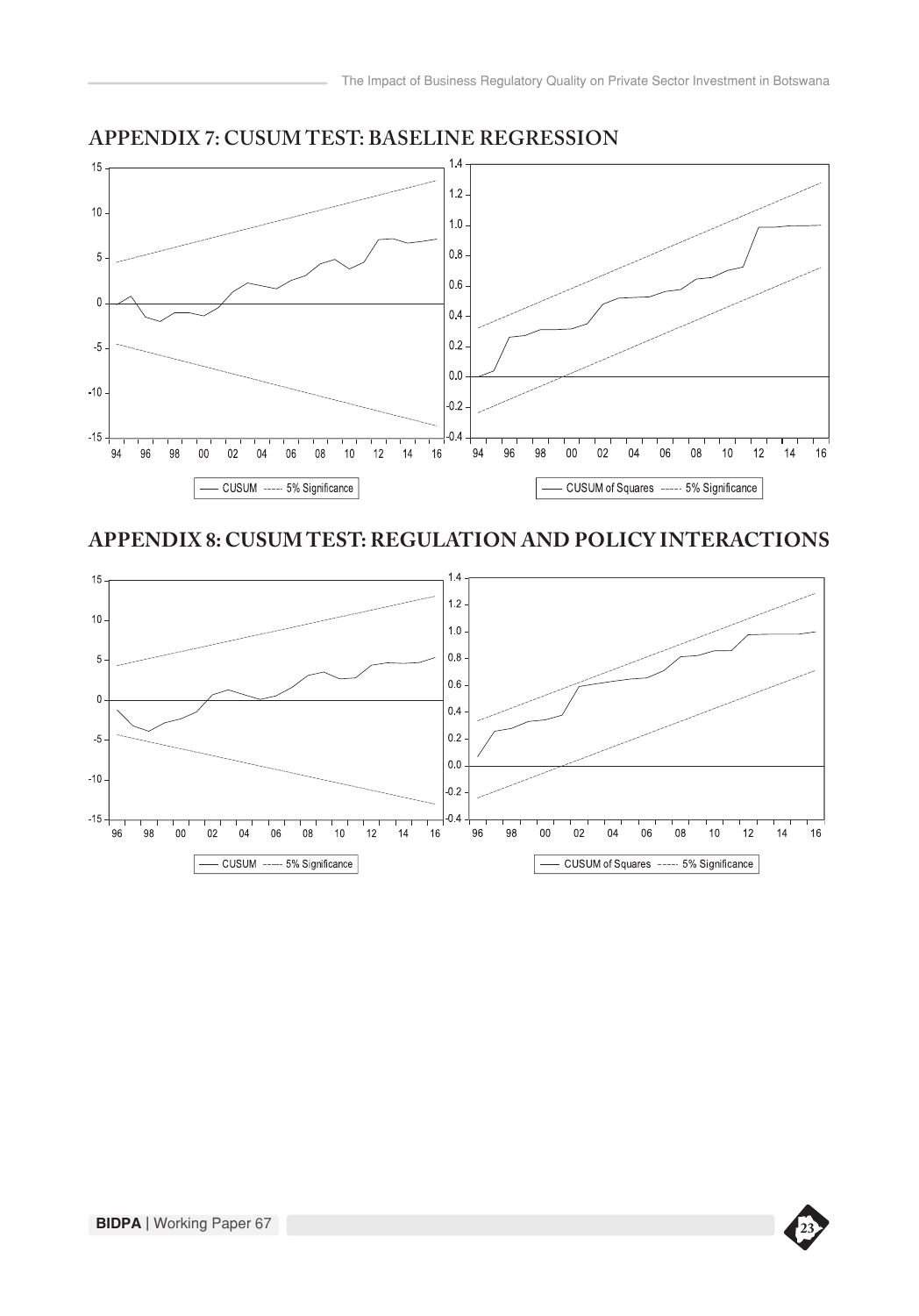## **OTHER BIDPA WORKING PAPERS**

- • **Working Paper No. 66:** Mpho Raboloko (2019). *The Impact of Infrastructure on Economic Growth in Botswana.*
- • **Working Paper No. 65:** Lillian Mookodi (2019). *Consumption Inequality in Botswana: The Decomposition of the Gini Coefficient of Consumer Expenditures.*
- • **Working Paper No. 64:** Johane Moilwa Motsatsi (2019). *Unemployment in the SADC Region.*
- • **Working Paper No. 63:** Kelesego Mmolainyane (2019). *Structural Transformation and Fiscal Policy in Botswana.*
- • **Working Paper No. 62:** Koketso Molefhi (2019). *The Impact of Macroeconomic Variables on Capital Market Development in Botswana's Economy.*
- • **Working Paper No. 61:** Goitseone Khanie (2019). *Education and Labour Market Activity of Women in Botswana.*
- • **Working Paper No. 60:** Koketso Molefhi (2019). *Financial Inclusion and its Impact on Employment Creation in Botswana.*
- • **Working Paper No. 59:** Thabile A. Samboma (2019). *Challenges of Project Implementation in Local Government: The Case of Francistown City Council and Kweneng District Council.*
- • **Working Paper No. 58:** Goitseone Khanie (2018). *Impact of Internationalization on Firm Performance in Botswana.*
- • **Working Paper No. 57:** Kedibonye Sekakela (2018). *Financial Development and Economic Growth in Botswana.*
- • **Working Paper No. 56:** Mpho Raboloko. (2018). *Determinants of Service Sector Growth in Botswana.*
- • **Working Paper No. 55:** Tebogo B. Seleka and Thula S. Dlamini. (2018). *Competitiveness of ACP Sugar Exports in the Global Market.*
- • **Working Paper No. 54:** Tebogo B. Seleka and David Mmopelwa. (2018). *Effects of Input Subsidies on Subsistence Crop Acreage Diversity in Botswana.*

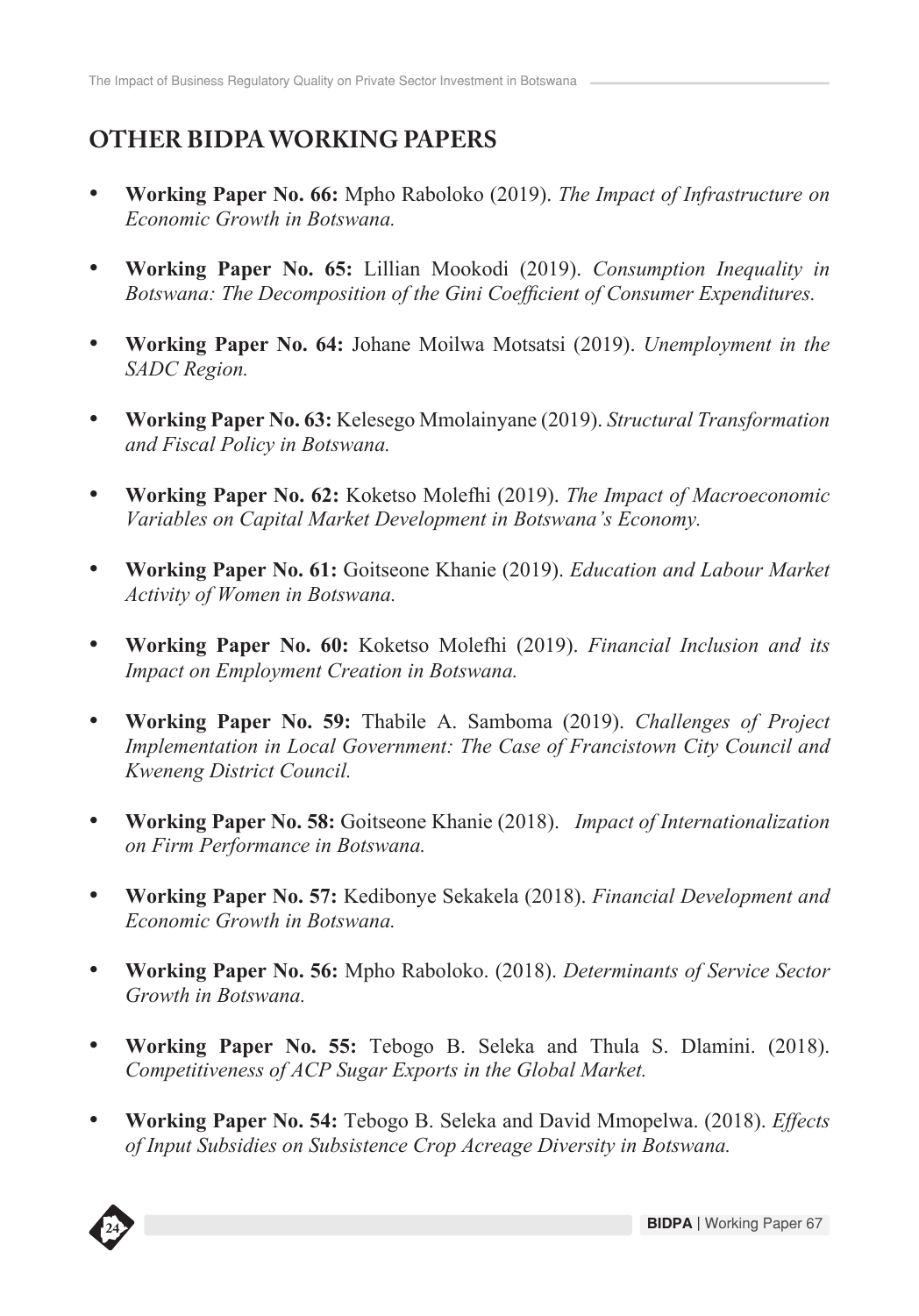- • **Working Paper No. 53:** Johane Moilwa Motsatsi. (2018). *Determinants of Tourism Demand in the SADC Region.*
- • **Working Paper No. 52:** Johane Moilwa Motsatsi. (2018). *Analysis of Tax Performance in Botswana: Tax Effort Index Approach*
- • **Working Paper No. 51:** Tebogo B. Seleka and Ajuruchukwu Obi. (2018). *Revealed Comparative Advantage in the Global Citrus Market and Implications for South Africa.*
- • **Working Paper No. 50:** Goitseone Khanie. (2018). *Financing SMEs In Botswana: Factors Influencing Access to Credit*
- • **Working Paper No. 49:** Marumo Omotoye. (2018). *Public Policy Implementation Prospects and Challenges in Botswana: Case of the National Policy on Care for People with Disabilities*
- • **Working Paper No. 48:** Masedi Tshukudu. (2018). *The Relationship Between Electronic-Money Penetration and Household Consumption: VECM Granger Causality Analysis*
- • **Working Paper No. 47:** Tshepiso Gaetsewe. (2018). *Determinants of Informal Sector Business Success in Botswana*
- • **Working Paper No. 46:** Tshepiso Gaetsewe. (2018). *Determinants of Self-Employment in Botswana*
- • **Working Paper No. 45:** Molefe B. Phirinyane. (2016). *Technology and the Nature of Active Citizenship: The Case of Botswana*
- • **Working Paper No. 44:** Madala, Naledi C. and Phirinyane, Molefe B. (2016). *Strengthening Local Government Service Delivery Systems Through the Open Government Initiative: The Case of Botswana*
- • **Working Paper No. 43:** Lekobane, Khaufelo R. and Mooketsane, Keneilwe S. (2015). *Examining Evidence of Feminization of Poverty in Botswana*
- • **Working Paper No. 42:** Seleka, Tebogo B. and Kebakile Pinkie G. (2015). *Export Competitiveness of Botswana's Beef Industry.*
- Integrated Results Based Management in Botswana: Institutions, documentation • **Working Paper No. 41:** Kaboyakgosi, Gape and Mookodi, Lillian. (2014).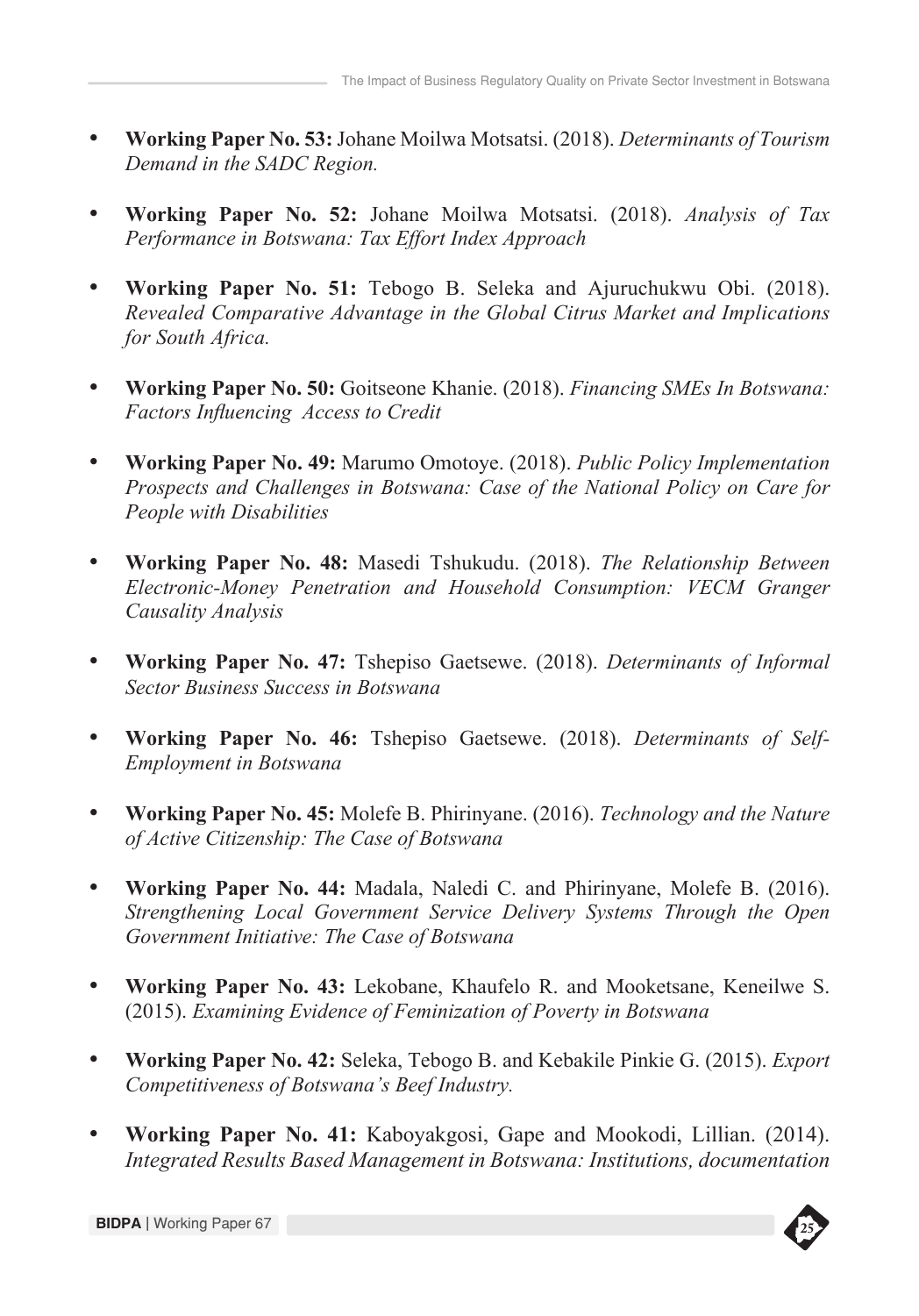*and progress to date.*

- • **Working Paper No. 40:** Sekakela, Kedibonye. (2014). *The Impact of Trading with China on Botswana's Economy.*
- • **Working Paper No. 39:** Sengwaketse, Margaret. (2014). *Towards a Diversified Economy: A preliminary assessment of the potential, prospects and challenges for electricity exports from Botswana.*
- • **Working Paper No. 38:** Lekobane, Khaufelo R. and Seleka, Tebogo B. (2014). *Determinants of Household Welfare and Poverty in Botswana, 2002/03 and 2009/10.*
- • **Working Paper No. 37:** Seleka, Tebogo B. and Lekobane, Khaufelo R. (2014). *Public Transfers and Subsistence Producer Disincentives in Botswana.*
- • **Working Paper No. 36:** Taye, Haile K. (2013). *Inflation Dynamics in Botswana and Bank of Botswana's Medium-Term Objective Range.*
- • **Working Paper No. 35:** Grynberg, Roman and Sekakela, Kedibonye. (2013). *Water Pricing and Policy in Botswana.*
- **Working Paper No. 34:** Motswapong, Masedi and Grynberg, Roman. (2013). *Key Issues in the Textile and Clothing Sector in Botswana.*
- • **Working Paper No. 33:** Taye, Haile K. (2013). *Is the Botswana Pula misaligned?*
- • **Working Paper No. 32:** Grynberg, Roman and Motswapong, Masedi. (2012). *SACU Revenue Sharing Formula: Towards a Development Agreement.*
- • **Working Paper No. 31:** Motswapong, Masedi and Grynberg, Roman. (2011). *Competition and Trade Policy: The case of the Botswana poultry industry.*
- • **Working Paper No. 30:** Mmopelwa, David and Seleka, Tebogo. (2011). *Factors Underlying Communal Beef Cattle Marketing Decisions in Botswana: The role of public and private transfers.*